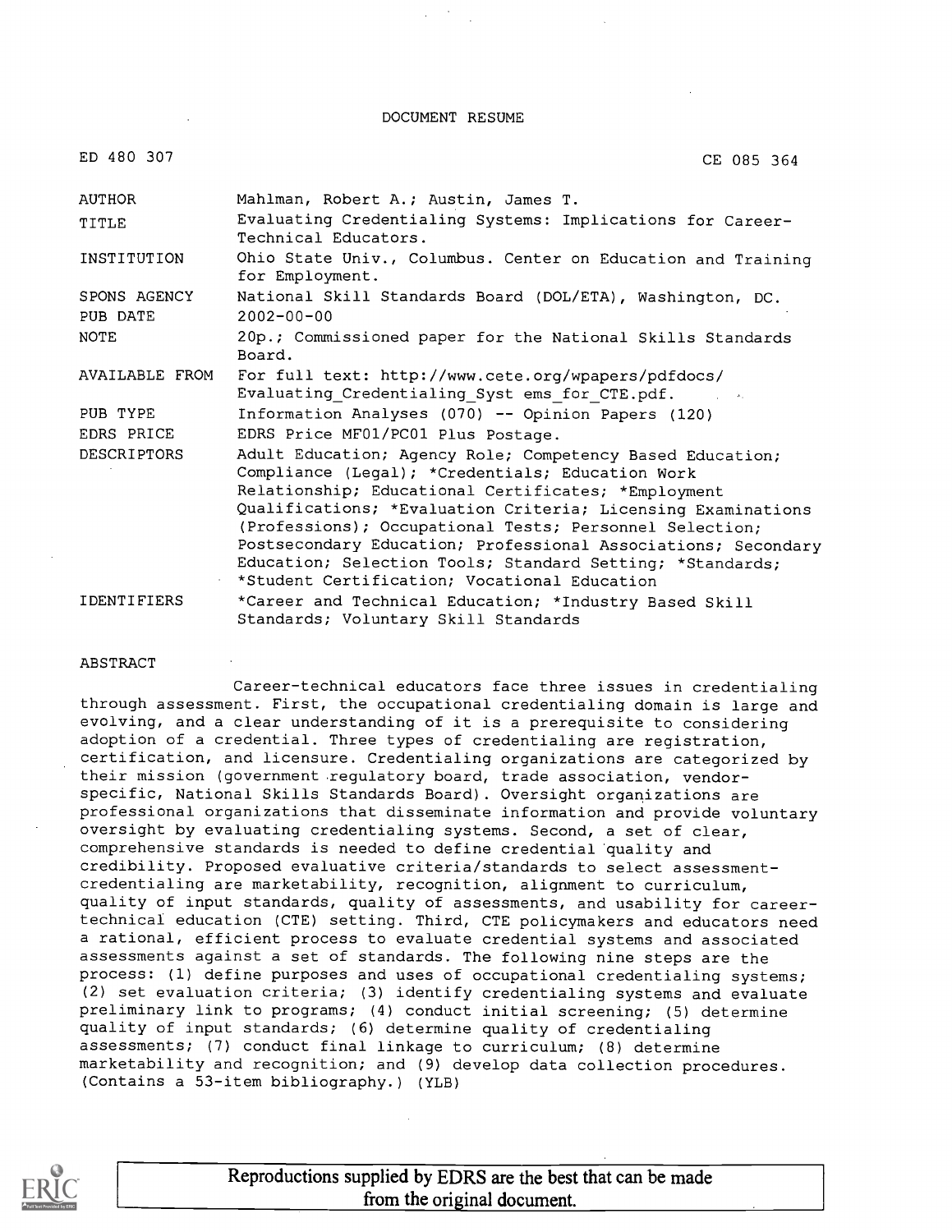# Evaluating Credentialing Systems: Implications for Career-Technical Educators

Commissioned Paper for the National Skill Standards Board

Robert A. Mahlman James T. Austin

 $\mathbf{a}$ 

تنداء

ED 480 307

 $\circ$ 

 $\mathbf{d}$ 

PERMISSION TO REPRODUCE AND<br>DISSEMINATE THIS MATERIAL HAS<br>BEEN GRANTED BY

/ ۱ (

1 TO THE EDUCATIONALRESOURCES INFORMATION CENTER (ERIC)

U.S. DEPARTMENT OF EDUCATION<br>Office of Educational Research and Improvement<br>OF S. INFORMATION EDUCATIONAL RESOURCES INFORMATION

This document has been reproduced as<br>received from the person or organization originating it.

CI Minor changes have been made to improve reproduction quality.

Points of view or opinions stated in this document do not necessarily represent official OERI position or policy.

Center on Education and Training for Employment College of Education The Ohio State University 1900 Kenny Road Columbus, OH 43210-1090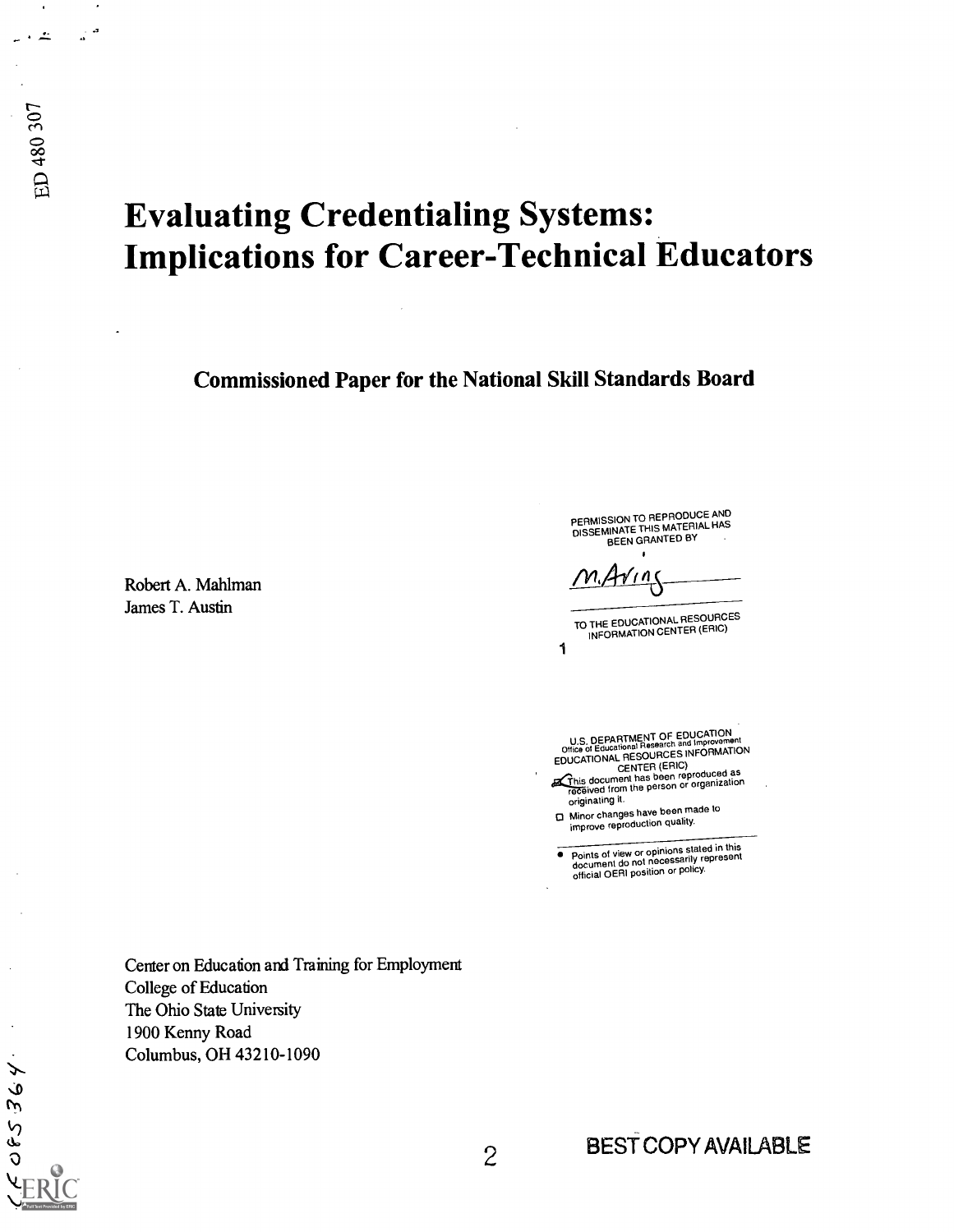#### Introduction

In this paper, occupational or industry-based credentialing is considered from the perspective of the policymaker in career-technical education (CM). A credential is awarded to an individual who meets predetermined qualifications maintained by a credentialing body (Browning, Bugbee & Mullins, 1996; Schmitt, 1995; Shimberg, 1981). The qualifications usually are a combination of education, experience, and test scores. Ananda and Rabinowitz (1995) and Losh (2000) have noted that standards and occupational credentials can be important features of the CTE domain. Policymakers considering the adoption of credentialing might view the intended consequences as increasing access to occupations, signaling competence on the part of graduates, and demonstrating responsiveness of the educational system. Briefly, *providing access* refers to developing an alternative route by which individuals can enter the labor market, signaling competence refers to documenting capabilities of CTE graduates, and *demonstrating responsiveness* refers to signaling at the level of the educational or employment system. On the other hand, there may be unintended and less desirable consequences of adopting credentials.

A selected set of examples helps to triangulate the current importance of credentialing. At the national level, the National Skill Standards Board (NSSB) is a strong advocate of certification as an integral part of its skill standards initiatives. In various publications, the NSSB has advocated bottomup development of assessment-credentialing systems by voluntary partnerships (NSSB, 2000b, 2001b). At the state level, California awarded multiple grants during 2002 to Local Education Authorities for implementing industry-based credentials in career technical education programs for high school students. Other states, Pennsylvania and Virginia for example, systematically identify and screen industry credentials. At the credential-provider level, students in CTE programs may seek credentials from a range of organizations. Large-scale credentialing systems, for example the Automotive Service Excellence (ASE) designation, are used in conjunction with automotive mechanic and collision technician programs. Another large domain of application is the information technology secbr, in which vendor-specific networking or database administration credentials abound.

Career-technical educators face three important issues in credentialing through assessment. First, the occupational credentialing domain is large and evolving, and a clear understanding of the domain is a prerequisite to considering adoption of a credential. Second, a set of clear and comprehensive standards is needed to define the quality and credibility of credentials. Third, careertechnical policymakers and educators need a rational and efficient process to evaluate credential systems and associated assessments against a set of standards. In this review, the credentialing domain is described, a set of standards for evaluating the quality of a credential is proposed, and a collaborative process for evaluating credentials for CTE programs is illustrated. The evaluation process relies heavily upon analysis of intended, as well as unintended, consequences of use within the CM system.



 $\alpha$  $\mathcal{C}^{\mathcal{A}}$ 

3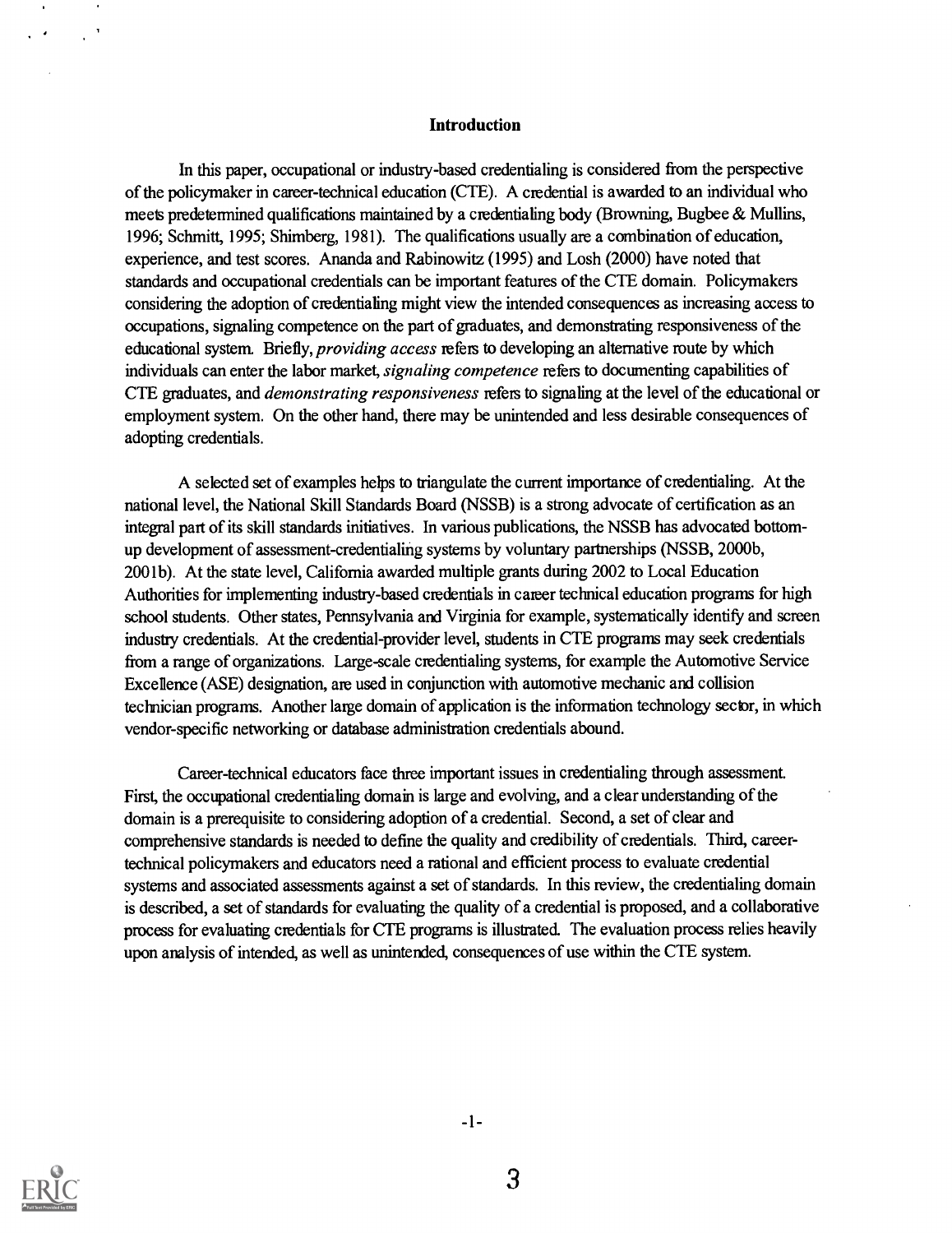### Credentialing: A Large and Evolving Domain

In this section, an overview of the credentialing domain is provided. A comprehensive treatment of the domain may be found in the edited book by Schoon and Smith (2000). First, three types of credentialing—registration, certification, and licensing—are defined, ordered from least to most restrictive. As part of this description, an overlap between certification and licensing is noted. Next, credentialing organizations are categorized Finally, oversight organizations in the credentialing domain are described; these professional organizations disseminate information and provide voluntary oversight by evaluating credentialing systems.

The observation that the credentialing domain is large and evolving parallels one offered thirty years ago by Shimberg, Esser, and Kruger (1973). The size stems from the large number of organizations, varying in size and orientation, that offer credentials. For example, Microsoft and Cisco are large business firms within the information technology sector. The National Automotive Technical Education Foundation (NATEF) and the National Retail Federation (NRF) are industry-based foundations. The American Association of Occupational Health Nurses (AAOHN) typifies a professional association. The evolutionary change stems from the emergence of new credentials and from revisions of credential content standards and assessments. The research and practice knowledge base of the field is also expanding (Impara, 1995; Bugbee et al., 1996; Haladyna, 1997).

## **Types of Credentialing**

 $\sim$ 

 $\sim 10^{-4}$ 

 $\mathcal{L}^{\mathcal{A}}$ 

Occupational credentialing include three specific types: registration, certification, and licensure. In this paper, the term "credentialing" is used to refer to the entire domain and "certification" is used only for the specific type of credentialing (as opposed to the more common usage of "certification" for both the domain and the specific type) in order to avoid confusion. Although the three types are distinct in theory, in practice there may be overlap between certification and licensure.

Registration. Registration is the least restrictive form of regulation, usually requiring individuals to file their names, addresses, and qualifications with a government agency before practicing their occupation. It may include posting a bond or filing a fee. Registration provides a 'title' more than anything else because individuals do not have to pass examinations to be registered.

Certification. Certification is sometimes refeired to as "title control". It may be offered by a governmental body or by a profession (non-governmental organization, or NGO) that gives right-to-title to persons meeting predetermined standards. Candidates usually must pass a certification exam. Certifications are granted to individuals who have met predetermined qualifications set by the certification agency within a profession. A certification is a formal recognition of professional or technical competence. Certification often may have legil implications for the certifying organization. Certification is divided into two broad domains: minimum competency standards and advanced knowledge standards. Minimum competency standards are used to represent what is deemed acceptable for an entry-level practitioner. Examples include Peace Officer certification, or Certified Public Accountant. Advanced knowledge standards are used to signal advanced knowledge and skill

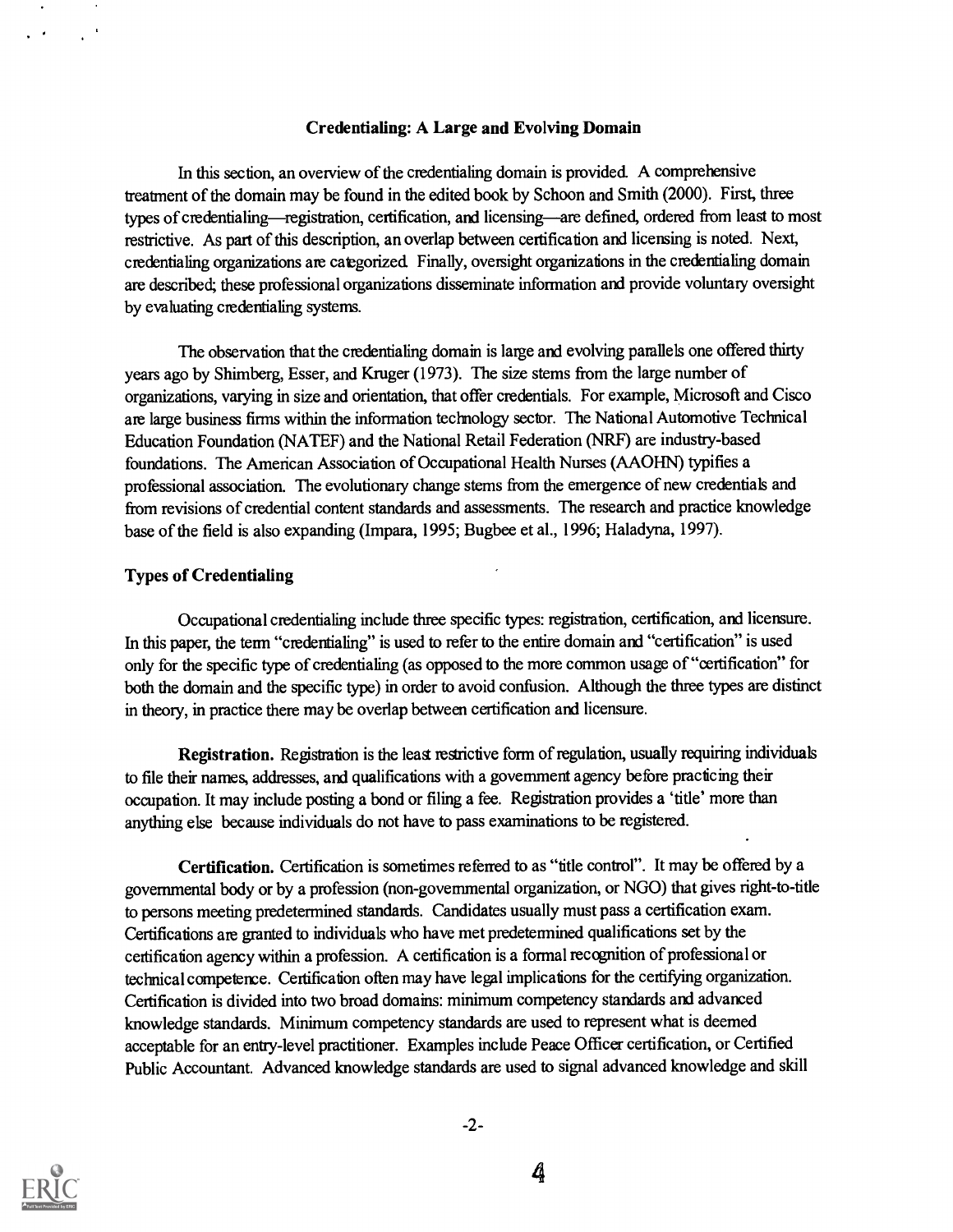within a profession. These are often specialization areas within occupations, for example cardiologists in medicine, tax specialists in accounting, or network administrators in information technology.

Licensure. The term licensure is often referred to as "practice control"—a person cannot legally perform the occupation without the appropriate license. The primary purpose of licensure is the protection of the public. It is the most restrictive form of regulation imposed by the government agencies, and is often referred to as the "right-to-practice." It is illegal under licensure laws for a person to practice a profession without first meeting state or provincial standards. Licensure is mandatory (in order to engage in the specified set of activities). Licensing is a process by which an agency of government grants permission to an individual to engage in a given occupation upon finding that the applicant has attained the minimal degree of competency required to ensure that the public health, safety, and welfare will be reasonably well protected. Occupational and professional licensure is an activity reserved to each state by the federal constitution; and involves the exercise of the state's legitimate policing power. The essence of licensure seems to be "protection of the public" although there are critiques that suggest an underlying desire to protect territory and exclude others from practice.

By 1952, more than 80 separate occupations had been licensed by state law. By 1986, at least 800 professions were licensed. Collectively regulated licenses exceeded 1000 professions in 1990 and continue to increase (Impara, 1995). For approximately 60 occupations (e.g., medicine, nursing, engineering) comparable licensing requirements exist in all states, thus establishing a national umbrella. For most professions, however, the requirements vary from state to state. While protection of the public is a core reason for licensure, clearly professional groups have stretched this meaning to attain multiple ends. The literature identifies these ends as including (1) enhanced economic benefits for practitioners, (2) increased status, (3) protection of the reputation of the profession, and (4) symbolic respectability. Last, licensure supports payment of services by third-party payers (i.e., insurance companies) and control over the number and geographic distribution of practitioners.

Issues in types and vocabulary. Several issues are implied in thew definitions. One issue is overlap. In general terms, registration, certification, and licensure are distinct types of occupational credentialing, but in practice there is overlap between them. They are not exclusive, especially in the healthcare field. The Ohio Peace Officer Certification, for example, is required by law for an individual to seek employment as a police officer in Ohio, but it is called a *certification* rather than a license. According to Schmitt and Shimberg (1996) distinctions between licensure and certification became less obvious in the 1970s, as many allied health groups chose to forego licensure and concentrate upon certification. A second issue is continuing competence. Change in occupations, together with lifelong learning, suggest that continuing competence must be addressed. (Tamblyn, 1994). A third issue is the legal implications for the credential provider that are associated with the various levels. These liabilities arise from the consequences of error-either error in awarding a credential to a candidate who is not qualified or error denying a credential to someone who is qualified.



 $\mathcal{L}^{\mathcal{L}}$ 

 $-3-$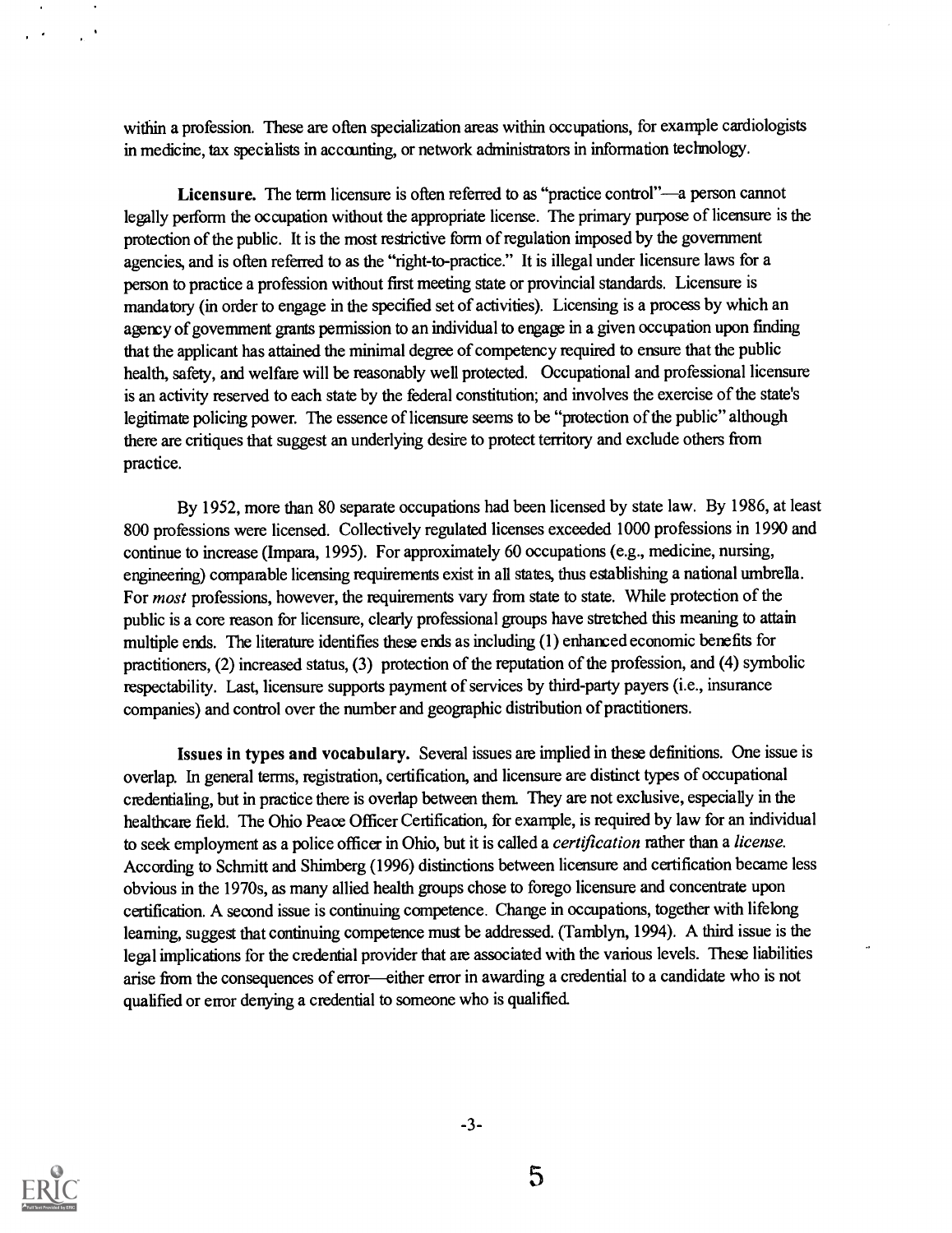## Credentialing Organizations

Organizations offering credentials fit into broad cagories described by their mission. These missions, which may be mixed, cluster into professional/public protection and profit motives. Table 1 below describes several different credentialing organizations. As noted by Mahlman, Jeong, and Austin (2000), these include government-granted certifications and licenses and non-governmental certifications offered by trade association or by proprietary vendors. The last row shows the generic Core Plus model advocated by the NSSB (2001b). This inclusion is warranted, we believe, because of the contributions of the NSSB. These include a common language for skill standards integrating workand worker-oriented elements and creation of the voluntary partnership process. The authors encourage consideration of the implications of skill standards and certification for bridging CTE and workforce development (Ananda & Rabinowitz, 1995; Losh, 2000; National Skill Standards and Assessment Collaborative, 1998).

| <b>Table 1: Selected Credentialing Organizations</b> |                                                                                  |                                                                                                                  |
|------------------------------------------------------|----------------------------------------------------------------------------------|------------------------------------------------------------------------------------------------------------------|
| <b>Type</b>                                          | <b>Example</b>                                                                   | <b>Credential</b>                                                                                                |
| Government<br>Regulatory<br>Board                    | Cosmetology<br>www.state.oh.us/cos/                                              | State license (i.e., Ohio) based on<br>a multi-part National Collaborative<br>assessment                         |
| Trade<br>Association                                 | National Automotive Technical Education<br>Foundation (NATEF)                    | Automotive Service Excellence<br>(ASE) certification, based on<br>assessment scores and<br>performance standards |
| Vendor-<br>Specific                                  | Microsoft Office User Specialist (MOUS)<br>www.microsoft.com/traincert/mcp/mous/ | Microsoft Official Certificate with<br>successful test score                                                     |
| <b>NSSB</b>                                          | CorePlus "Model"                                                                 | Proposal to document core<br>standards plus one specialization                                                   |

## Oversight Organizations

Two voluntary oversight organizations focus on certification, licensure, and associated issues. One is the Council on Licensure, Enforcement, and Regulation (CLEAR) (www.clearhq.org) and the second is the National Organization for Competency Assurance (NOCA; www.noca.org). CLEAR was established in 1980 and has evolved into an international "community" for those involved in professional and occupational regulation. NOCA was established in 1977 to focus on setting quality standards for credentialing organizations through its National Commission on Certifying Agencies, and those standards were recently revised (NCCA, 2002). Each group holds annual meetings and conferences, provides technical assistance, and serves as a clearinghouse. Membership includes a wide range of representation, including individuals as well as credentialing organizations (state regulatory boards, private providers, and professional associations). Both oversight organizations disseminate



-4-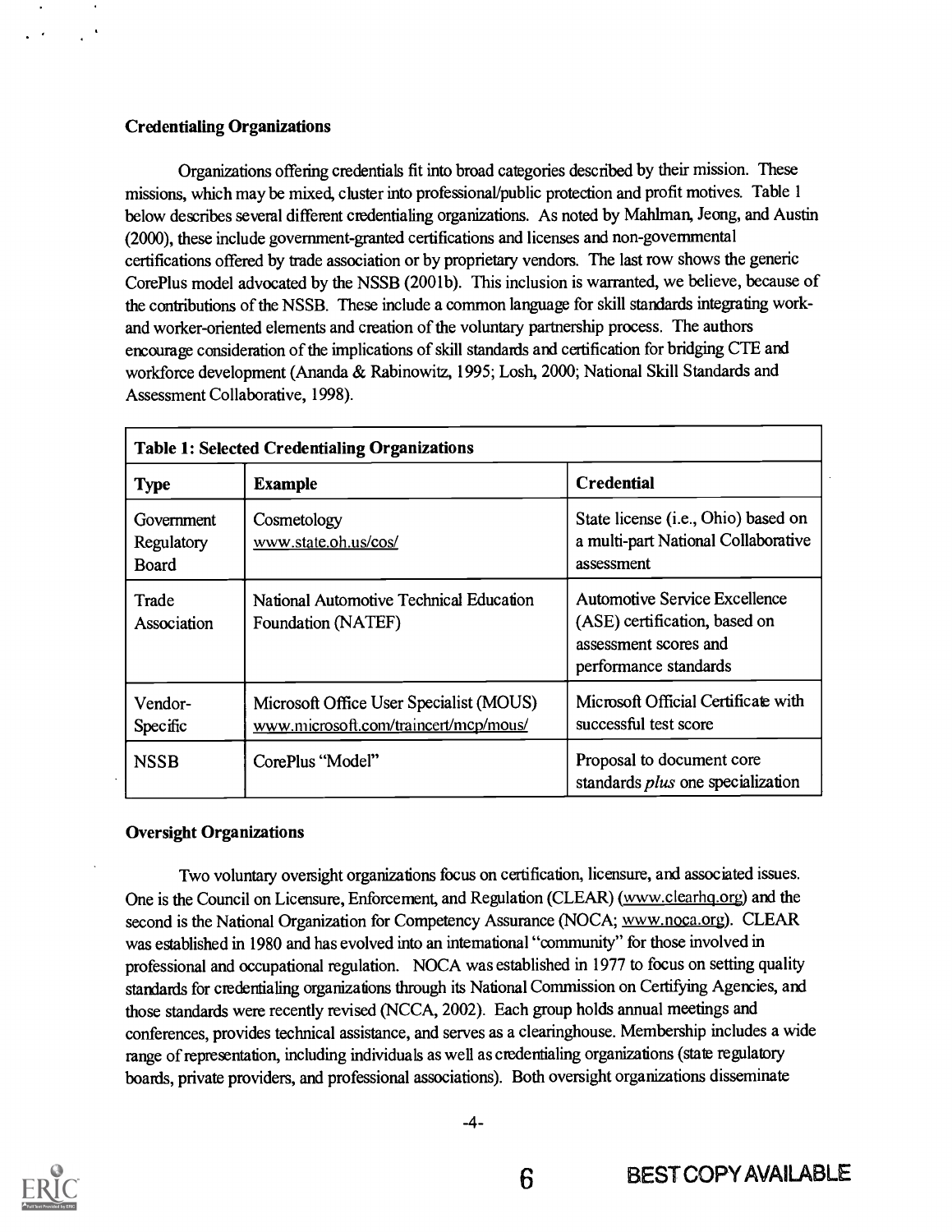information, including the NOCA handbook on certification (Browning, Bugbee, & Mullins, 1996), guidance for establishing cutoff scores (NOCA, 1999), issues involved in certification testing via Internet (NOCA, 2001), and explanatory material on the nuts and bolts of certification examinations for board members (CLEAR, 1993). The two organizations collaborated on *Principles of Fairness* (CLEAR & NOCA,1993), which is organized around activities before, during, and after a credentialing test. In summary, one implication of these organizations is that the credibility of a credentialing organization is enhanced if it belongs to one or both of these associations.

#### Quality Standards for Credentials

Occupational credentialing in principle offers CTE stakeholders several benefits. Stakeholder groups include students, parents, educational systems, businesses, and government agencies. Some potential benefits for students include increased marketability, greater respect from peers and management, increased job opportunity, more opportunities for advancement, and greater self confidence. The adoption of industry-based credentials also has the potential to offer benefits to educational systems. Good credentialing systems help CIE educators to document student competence. Furthermore, positive results or trends in results on credentialing exams could add considerable credibility to career-technical programs for many stakeholders. Business firms would gain if the assessment and credentialing system provided clearer signals about what individuals could do (Bishop, 1996; Rosenbaum, 2002; Zemsky, 1997). While the potential benefits are great, there are many industry credentials and all are not created equal.

Credentials vary on many dimensions, including marketability and recognition of the credential, alignment of the underlying standards to the CTE curriculum, quality of the input standards used to create the test plan and items, technical quality of the assessment system (procedures, tests, and items), and usability in educational settings. The selection of credentials for CIE students must be performed carefully and systematically in order for students to realize the potential benefits. Selection of poor credentialing systems will likely perform a disservice to students and other stakeholders in the educational credentialing system. Some of the unintended consequences to stakeholders are negative publicity if scores appear low or declining, teacher-administrator conflict over apparently poor student performance, misrepresentation of student/worker competence, wasted time and financial resources, and reduced motivation for students.

Before the selection of industry-based student credentialing systems can occur, CTE policymakers must define the purposes for adopting the credential and make some key decisions. Key decisions include at least the following:

- Will the credential standards or curriculum need to fit with current state standards or curriculum?
- Will the credentialing assessment system be used for state and/or federal accountability purposes or for program improvement purposes?
- Will the credentialing system be used to market CTE graduates and/or programs?



 $\sim$  $\mathcal{L}^{(1)}$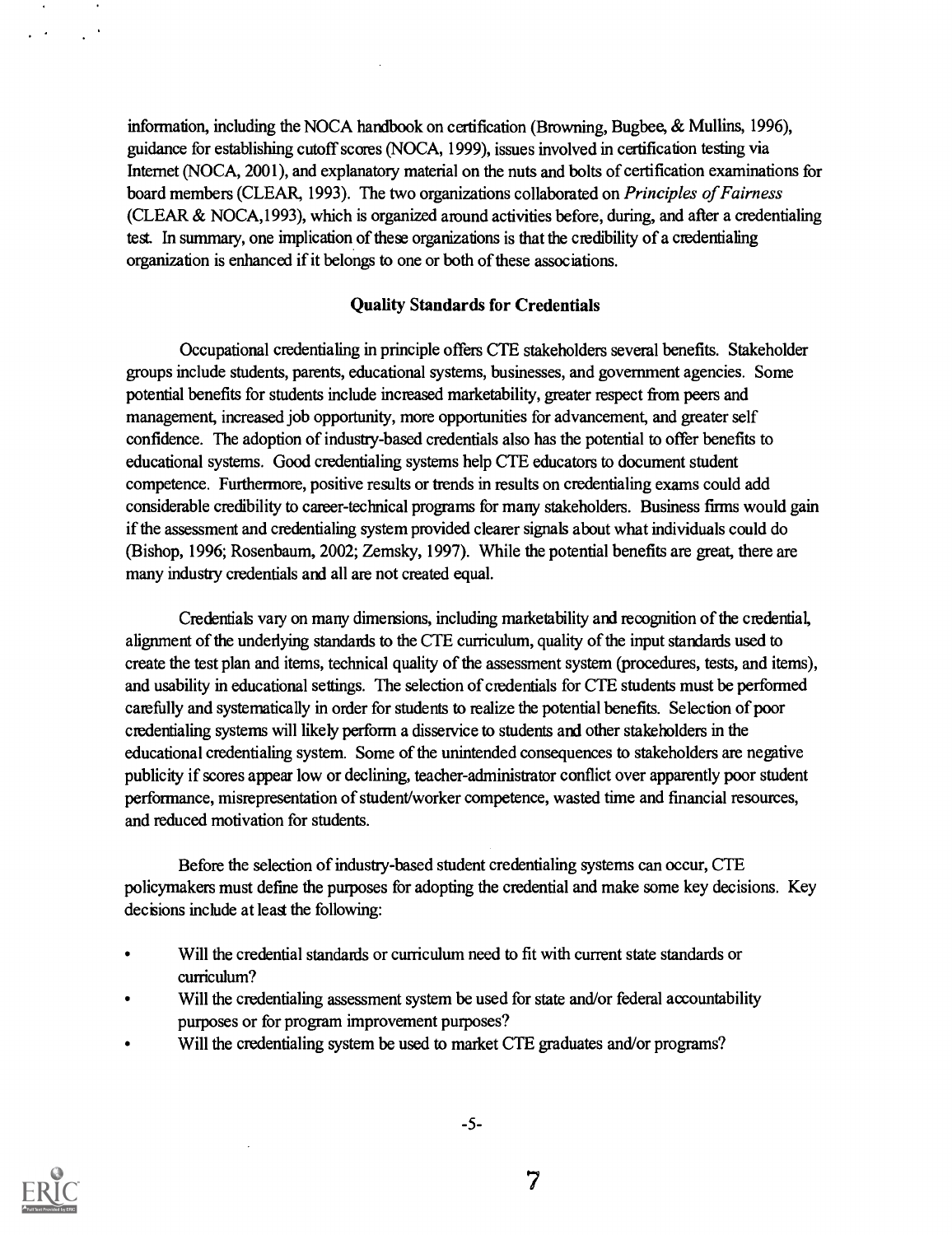Depending on the answer to these and similar questions, criteria or standards for selecting industrybased student credentialing systems and the relative emphasis on each will vary.

Given these sorts of questions, how should policymakers think about assessment-credentialing systems and evaluate competing systems? The answer involves evaluative criteria that can be applied to evaluate existing certifications or to develop novel certifications. This section proposes the standards defined in Table 2 below. These specific standards are ones that could potentially differentiate competing systems on quality. The standards are then integrated into a recommended process for selecting assessment-credentialing systems.

| Table 2. Evaluative Criteria for Assessment-Credentialing Systems |                                                                                                                                                                                                                                                                                                                                                                                                                      |  |
|-------------------------------------------------------------------|----------------------------------------------------------------------------------------------------------------------------------------------------------------------------------------------------------------------------------------------------------------------------------------------------------------------------------------------------------------------------------------------------------------------|--|
| <b>Criterion</b>                                                  | <b>Clarifications/Assumptions</b>                                                                                                                                                                                                                                                                                                                                                                                    |  |
| Marketability                                                     | If related to an increased preference in hiring and an increase in wages,<br>marketability is greater.                                                                                                                                                                                                                                                                                                               |  |
| Recognition                                                       | If accepted by many hiring organizations across a wide geographical<br>area, recognition is greater.                                                                                                                                                                                                                                                                                                                 |  |
| Alignment to Curriculum                                           | If closer match between content measured by the credentialing test(s)<br>and content of CTE curriculum presented, alignment is greater.                                                                                                                                                                                                                                                                              |  |
| <b>Quality of Input Standards</b>                                 | Appropriateness of the standards upon which the credential is based:<br>How were they developed? Are they current? Validated?                                                                                                                                                                                                                                                                                        |  |
| <b>Quality of Assessments</b>                                     | Appropriateness of assessments on which credentialing decisions rely.<br>Are they reliable, valid, $\&$ fair? Evaluation against standards, for<br>example the Standards for educational and psychological testing<br>(American Educational Research Association [AERA], American<br>Psychological Association [APA] & National Council on Measurement<br>in Education [NCME], 1999), or the ETS Test Quality Review |  |
| Usability for CTE Setting                                         | System features: assessment cost, timing, availability of test results to<br>educators/administrators, and data format                                                                                                                                                                                                                                                                                               |  |

## Marketability and Recognition

If a credentialing system is evaluated on the basis of marketability and recognition, the extent to which benefits are realized by students and/or CTE programs is a consequence of using the system. This suggests consideration of both intended and unintended results of using an assessment. First, are the intended consequences of adopting the system actually occurring? One short term outcome, for example, is improved access and signaling. In the longer term, adoption predicts an increase in labor market efficiency. Secard, there should be anticipation and minimization of unintended negatives. An example of an unintended negative consequence is lower pass rates than expected even though the CTE curriculum is aligned with the credential content domain (as in Automotive Techrology and

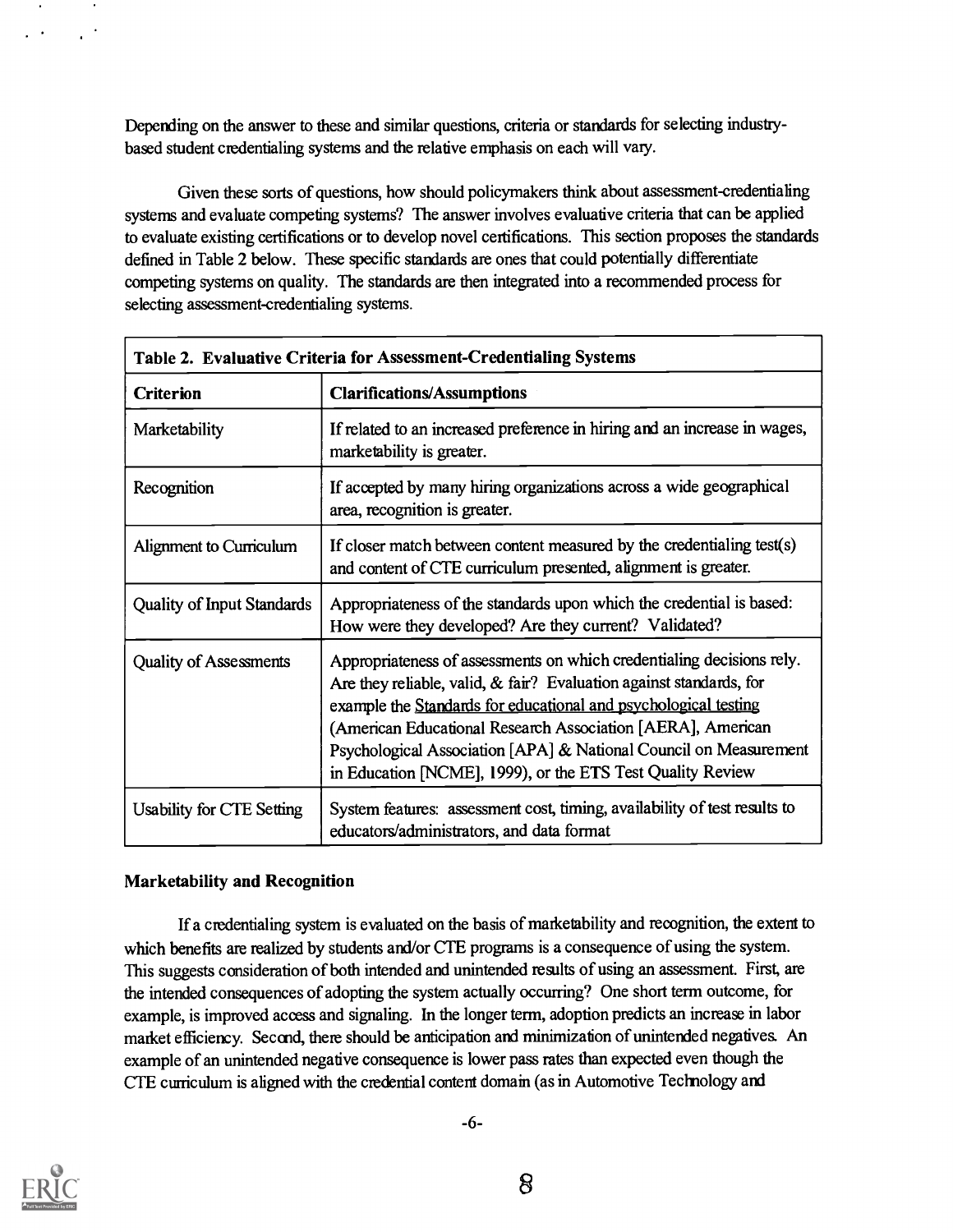Automotive Body Repair). The mamgement of negative consequences might include monitoring the pass rates as a credential is rolled out to a state and crafting communications with stakeholders to provide a context for the pass rates and expectations for their improvement over time. Information on marketability and recognition of a credential may be obtained through such activities as:

- Communication with industry associations other than the association offering certification
- Interviews and surveys—for example, surveys of credentialed workers that investigate their perceptions of the value of the credential, or surveys of employers
- Follow-ups of certified individuals to study their short-term and long-term uses of the credential

## Alignment with Curriculum

Fairness in testing requires that students have been exposed to and have had an opportunity to leam the material being tested. Alignment is the techical term for how different systems match, and two aspects of it are important. The first is the extent of overlap between the curriculum presented and the ciedentialing assessment. What proportion of the curriculum is covered by the credential assessment system? If a credential covers only a small portion of the curriculum, then the program as a whole cannot be evaluated by credentialing rates. A deficiency in coverage may be addressed by using multiple credentials that provide adequate coverage when used in combination. Second, there is the extent to which a credential addresses content that is not covered in the curriculum. This goes back to fairness in testing. A student's achievement should not be evaluated by a credentialing test covering material that a student has not had the opportunity to learn. Evaluations conducted using this type of data perform an extreme disservice to the students and the programs being evaluated. Studying the alignment of the credential content domain and the CTE curriculum might include the following activities:

- Having a panel of experts (1) match the claimed credential content to the curriculum and (2) evaluate overlap and contamination (illustrated in the process used by the Virginia Department of Education to award "diploma seals" in CTE)
- Having a panel of experts match the credential test items (or samples of test items) to the curriculum and rating percentage of overlap and contamination

## Quality of Input Standards

Most credentials signal that an individual has attained a level of competence, defined as knowledge or skill, in a prescribed content area. One consideration in the choice of a system is appropriateness of the content standards upon which the credential is based. Are they current and validated? Has job, occupational, or role analysis been used to delineate the duties, tasks, and associated knowledge or skill needed to perform within an occupation? Job, occupational, or role analyses generally include interviews and focus groups with individuals performing the job, observations



 $\mathbb{R}^{\mathbb{Z}}$ 

 $\ddot{\phantom{1}}$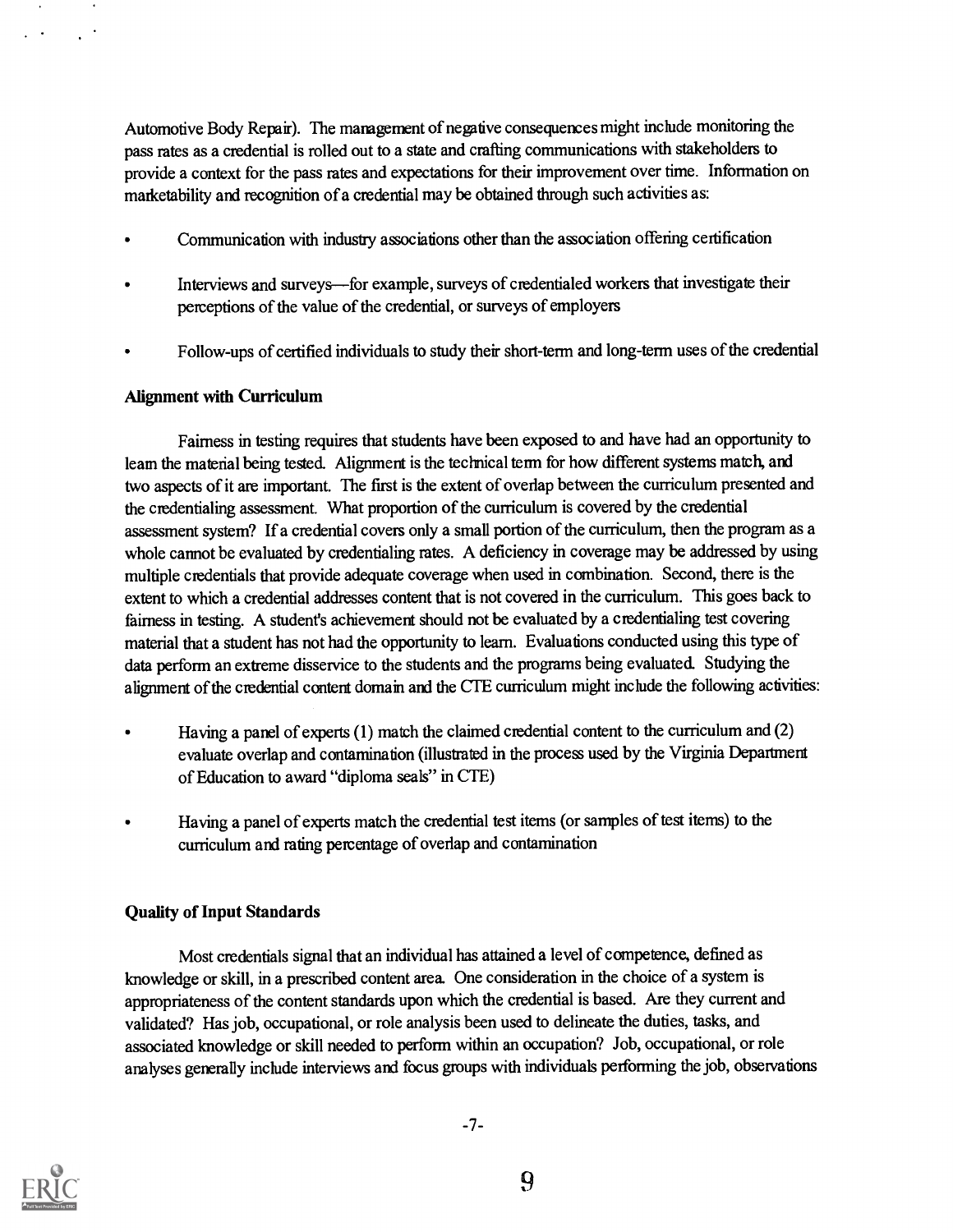of workers, and surveys to validate and weight the resulting descriptions of the job. The job and task analyses, or role delineation studies, define the content covered by a credentialing assessment and the relative emphasis placed on content areas. Four study descriptions provide illustration of the process. Cameron, Beemsterboer, Johnson, Mislevy, Steinberg, and Breyer (2000) completed a cognitive task analysis of dental hygenists. Niebuhr and Muenzen (2001) described a study of the practice of perianesthesia nursing in order to update two credentialing examination programs. McMillan, Heusinkveld, Chai, Murphy, and Huang (2002) presented a thorough discussion of a role delineation study and its use to revise the blueprint for the Oncology Certified Nurse examination. Raymond (2002) reviewed practice analysis for credentialing assessment organized around six questions, providing a state-of-the-art review from the perspective of a credentialing professional.

Such analyses, whether of jobs, practice, or roles, form the foundation of assessments and training procedures. The appropriateness and the timeliness of the results are critical to the quality of the credentialing system. Examining the quality of input information (job analysis, content standanis) might include the following procedures:

- Examining documentation about procedures used to establish the content of the credentialing system.
- Examining task analyses to determine appropriateness of weighting of content standards.
- Verifying the quality of standards, as illustrated in parallel surveys of perceived importance of the standards within each of eight allied health areas by Lyons, Greening, and Robeson (2000).
- Studying the test specifications derived from the input materials.

## Technical Quality of the Assessment System

Test quality, often under the umbrella label of validity, is a function of the procedures used to develop the test and the psychometric properties of the test and test items. Most validation evidence is of the content nature, given that the purpose is to assess a candidate's level of knowledge and/or skill (Shimberg, 1981; Mehrens, 1997b). There are several sources that provide professional guidance, both general (AERA, APA & NCME, 1999) and specific to the certification domain (Haladyna, 1997; Impara, 1995). Other factors in test quality might include the extent to which the test is perceived to (1) be secure, (2) be current, and (3) avoid poor wording, graphics, and grammatical problems. Test administration procedures can be reviewed for their appropriateness, their standardization, and their security. Determining the quality of an assessment involves studying not only test development and administration procedures but also the empirical quality of the resulting assessments. Were the test specifications created from the content standards based on a quality job analysis (Raymond, 2002; Smith & Hambleton, 1990)? Who were the item writers and what were their qualifications? How were pass/fail cutoff scores determined? What procedures were used to establish the reliability and validity of the assessments? What were the results of those studies of reliability and validity? Are the test items themselves clear and free from grammatical errors? Are the distractors for multiple-choice



 $\bullet$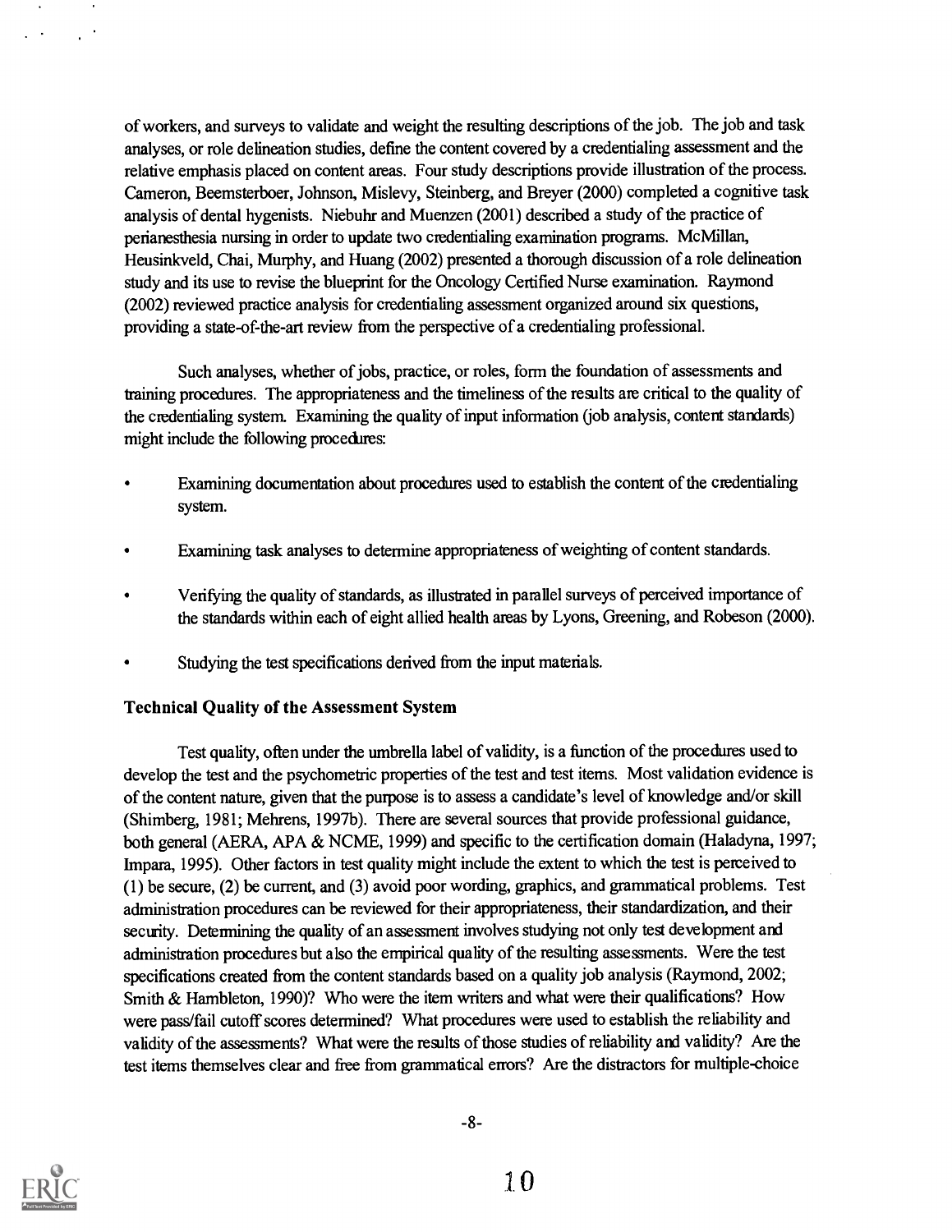items plausible yet always incorrect? Are the assessments appropriate for the target population? Appropriateness, within the context of CTE, means that there is a consideration of whether students will be able to meet all of the *qualifications* maintained by the certifying organization. For example, if there are experience requirements and a high school student will not have an opportunity during their CTE program of study (typically the last two years), then requiring a certification will be unfair.

Evaluation of test quality derives from judgments by individuals with expertise in testing and psychometrics. Their evaluations can be supported by additional judgements about the test and test items from content experts, editors, and graphics specialists. Evaluating test quality might include the following activities:

- Having testing expert or panel of experts examine assessment technical manuals.
- Interviewing test developers via phone or email to fill-in missing information.
- Collecting additional evidence of reliability, validity, and fairness, if insufficient evidence exists or to extend the validity of the assessment (e.g., judgment-based and/or empirical procedures such as administering assessments to estimate reliability, demonstrating convergent validity, and/or establishing criterion-related validity by correlating credentialing test scores with external criteria, as shown in the psychometric analysis of a Canadian provincial examination for massage therapists by Violato, Salami, and Muiznieks [2002]).
- Having tests reviewed by content experts, or subject matter experts.
- Reviewing the procedures used to establish performance standards (Cizek, 2001; Kane, 1994; Plake, 1998).
- Having tests reviewed by proofreaders and graphics specialists.

## Usability in Educational Settings

Consider a credential that is of high quality, valid for the proposed uses, recognized, and marketable—but is not usable for demonstrating student achievement or for collecting accountability data. Several features influence usability. Examples are cost and timing of the assessment, availability of test results to educational institutions, and data format. Depending on use of credentialing results, another feasibility issue might be the degree to which the results across various credentialing systems are comparable. The impact of cost would be influenced by the source of funds. Fees for credentialing examinations may exceed \$100.00. Who pays? Possible sources of funding include the state department of education, the school, and/or the student. Issues of timing, resulting from experience requirements for a credential, are also critical to data collection. If a student is required to spend two years in an apprenticeship before he or she can complete a credentialing exam, outcome data (Pass, Fail) might be available too late for external reporting cycles or too late for timely program improvement. The availability of data to school districts for these purposes is critical. Can student test

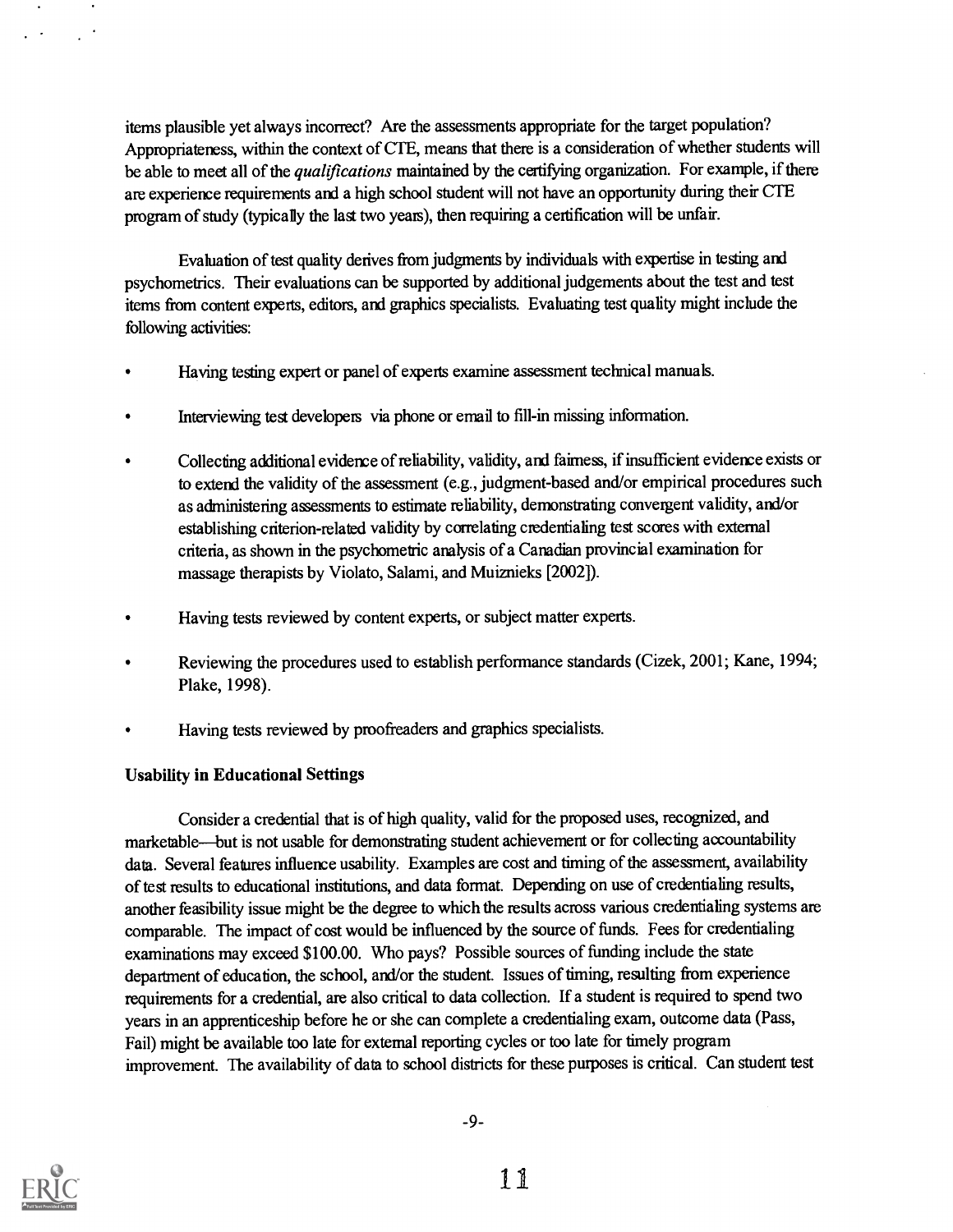results be obtained directly from the credentialing organization or must districts rely on voluntary self-report by students? In what format are data provided? Is the format congruent with existing reporting mechanisms? In developing a system for utilizing industry-based credentialing to demonstrate CTE student competence, procedures are needed to collect student data and to enter that data into some form of information management system with archival capabilities. Sample activities for evaluating usability or feasibility might include the following:

- Establishing criteria with respect to cost, timing, data collection procedures, and format.
- Screening available credentials with respect to the criteria.
- Planning a system for collection of student data on credentialing results.

## A Collaborative Process for Evaluating Credentials

Given the large number of occupational credentials, is there an efficient way to apply these quality standards to evaluate potential credentials for CTE usage? First, screening credentialing systems and their associated assessments is not a novel idea. Showers (1999) uses the term "audits" to refer to such a review and multiple organizations offer such services We briefly note several existing systems to provide a context for our proposal. Examples include the standards of the National Commission for Certifying Agencies (2003), the test review process used internally by ETS (2002), and the models proposed by the NSSB, the Buros Institute for Assessment Outreach and Consultation (BIACO), and the American National Standards Institute. The accreditation of credentialing organizations or programs can yield geat value to those responsible for selecting industry-based credentialing programs for use in CTE. By reviewing the accreditation standards, the consumer of credentials can reasonably assume that at least those aspects of the accredited credentialing program hold integrity. However, since these accreditations are voluntary, a drawback is that currently only a relative handful of credentialing programs are accredited. As an example, BIACO provides on their website a listing of credentialing organizations in information technology that have achieved accreditation based on a set of customized evaluative criteria (www.unl.edu/BIACO).

The process should begin with the least expensive and most efficient screens. An example would be document review for a certification system. Documents reviewed might include marketing materials, informational brochures, and technical manuals for the assessment More labor intensive screens (panel reviews, tryouts) can be completed as a list of eligible systems is refined. Although details of the proposed review might be customized for districts and for stares, an ongoing review would provide fairness to certification assessment vendors. The proposed 9-step process is presented as a flowchart below, and then each step is described in detail.



 $\ddot{\phantom{1}}$ 

 $\mathcal{L}^{\mathcal{L}}$  .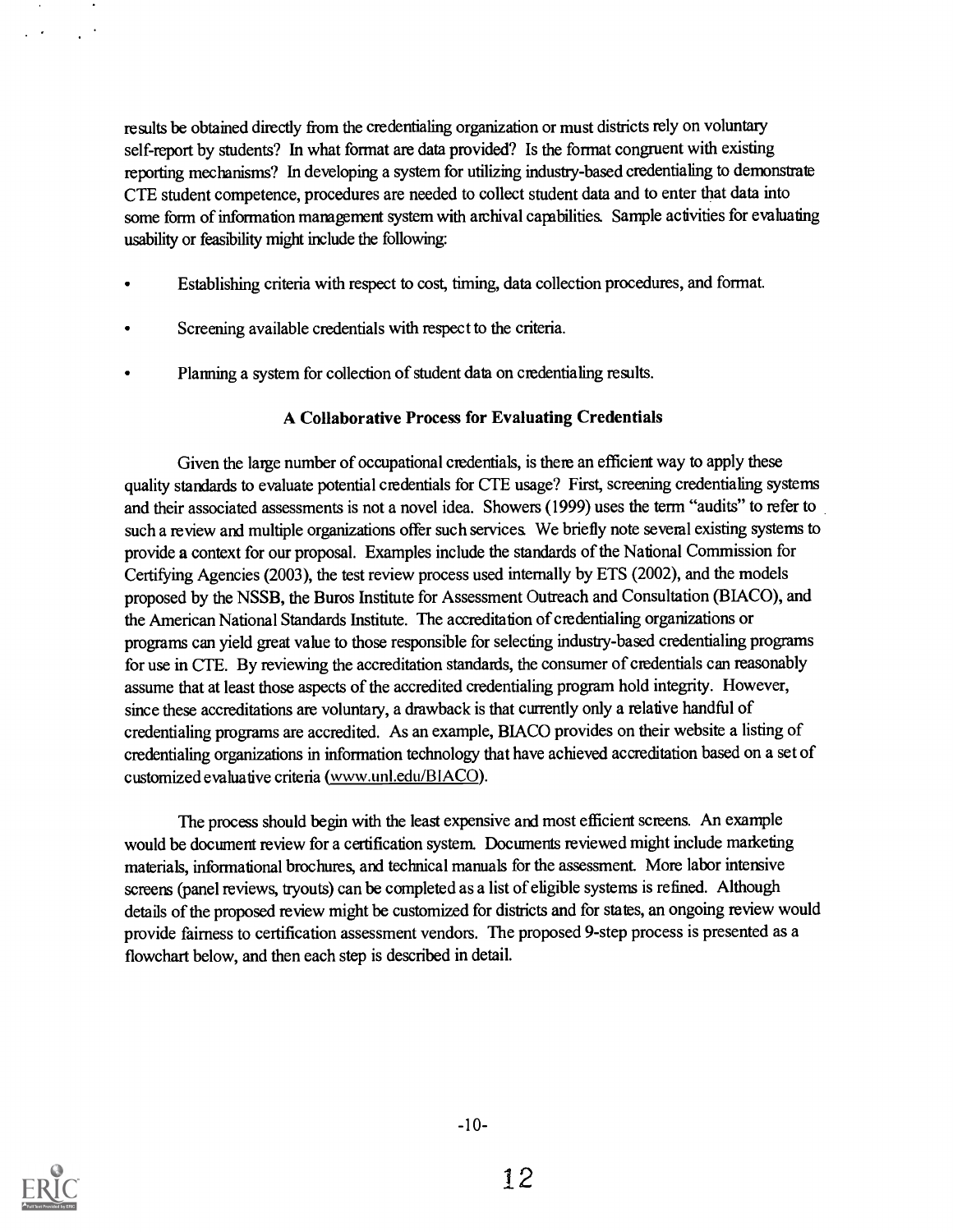## Selection of Credentialing Systems for CTE

 $\mathcal{A}$  $\ddot{\phantom{a}}$ 

 $\mathbf{r}$ 



13

BEST COPY AVAILABLE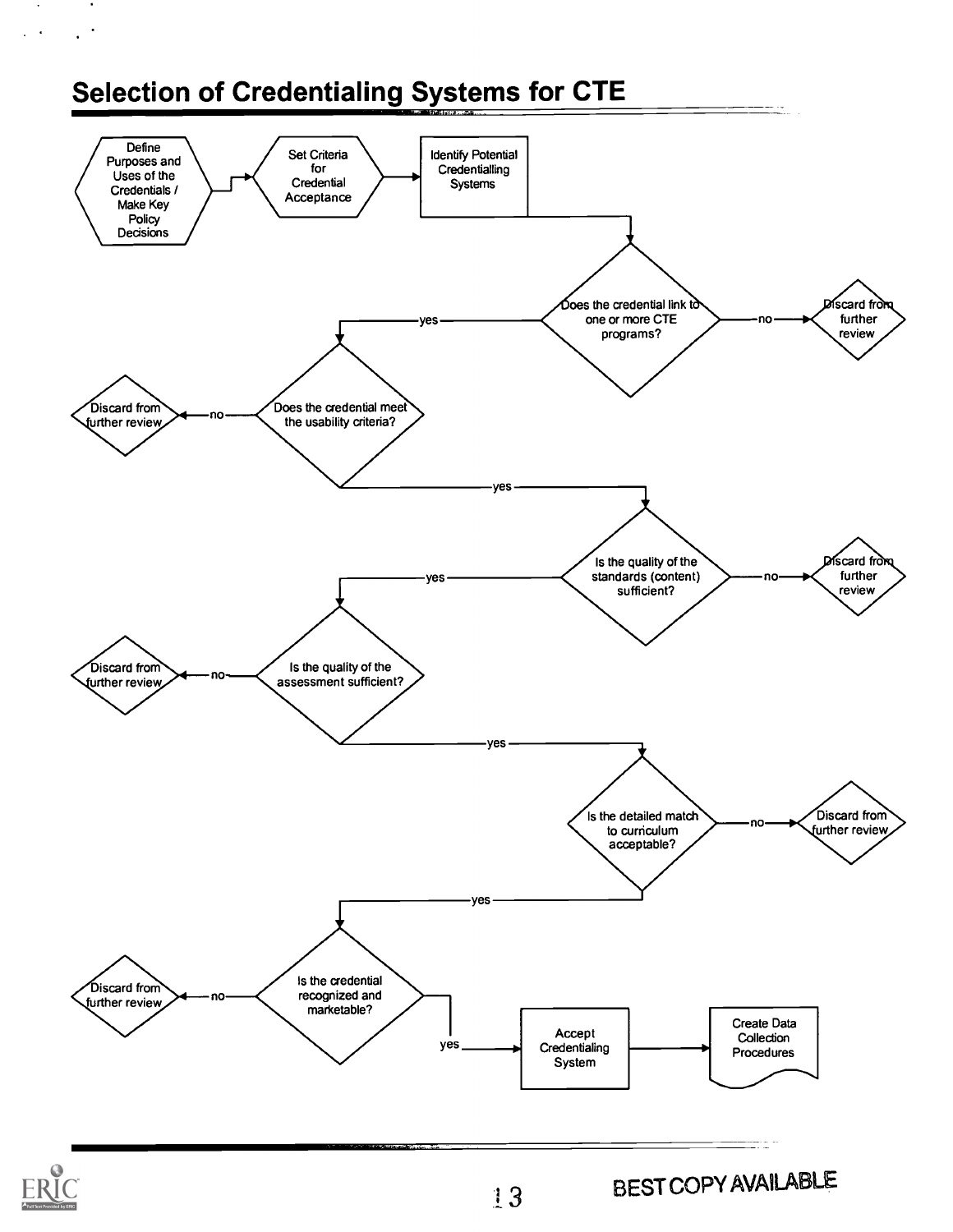- 1. Define the purposes and uses of occupational credentialing systems. The first step is to define the purpose for adopting a credentialing system. This definition is important to evaluate whether the system is working. If multiple purposes are to be served, the relative importance of each purpose should be established. The uses and purposes of the certification system will affect the criteria that will be chosen as well as their relative weights. Among the reasons for adopting extemal credentialing for career-technical education students are the following:
	- Increasing marketability of students (preferences in hiring, wages, promotion).
	- Recognizing professionalism for students (possibly for teachers and programs).
	- Enhancing credibility of programs (marketability applied to the program level).
	- Documenting competency attainment for accountability or impact reporting purposes.
	- Documenting competency attainment for program review and improvement purposes.

Further, key policy decisions will need to be made in conjunction with defining the purposes and uses of the industry-based credentialing system. For example, will the standards on which the assessments are based replace or complement the state's current system of occupational standards, competencies, or curriculum? This decision will have implications for the degree to which the certification content must match current curriculum. Will the certification assessment system be used for state and/or federal reporting purposes? If so, assessment system quality and usability in educational settings become critical, and data collection procedures need to be established.

- 2. Set evaluation criteria. Answers to policy questions influence the relative emphases placed on criteria for evaluating credentialing systems. Criteria must be based on the purposes and proposed uses of the credentialing system. Emphasis on criteria can be distributed across marketability or recognition, linkage to curriculum, quality of input standards, technical quality of the assessment system, and usability in educational settings. Relative weighting depends on purposes and uses of the system. Usability criteria should be established a priori and should be transparent, that is, publicly available. They could, for example, include cost, timing of the assessments, availability of data to educational systems, and the format of that data. Depending on the system used to examine linkage to the curriculum, one might determine acceptable percentage levels of curriculum overlap. Other criteria, for example level of marketability or psychometric quality, may be more judgmental and require refinement as one begins the process of examining credentialing systems.
- 3. Identify credentialing systems and evaluate preliminary link to programs. Once criteria are set, credentialing systems need to be identified and initial links established between these systems and the state's CTE programs and curricula. The initial link to a program is a cursory review and match based on the title of the credential and any readily available description of the

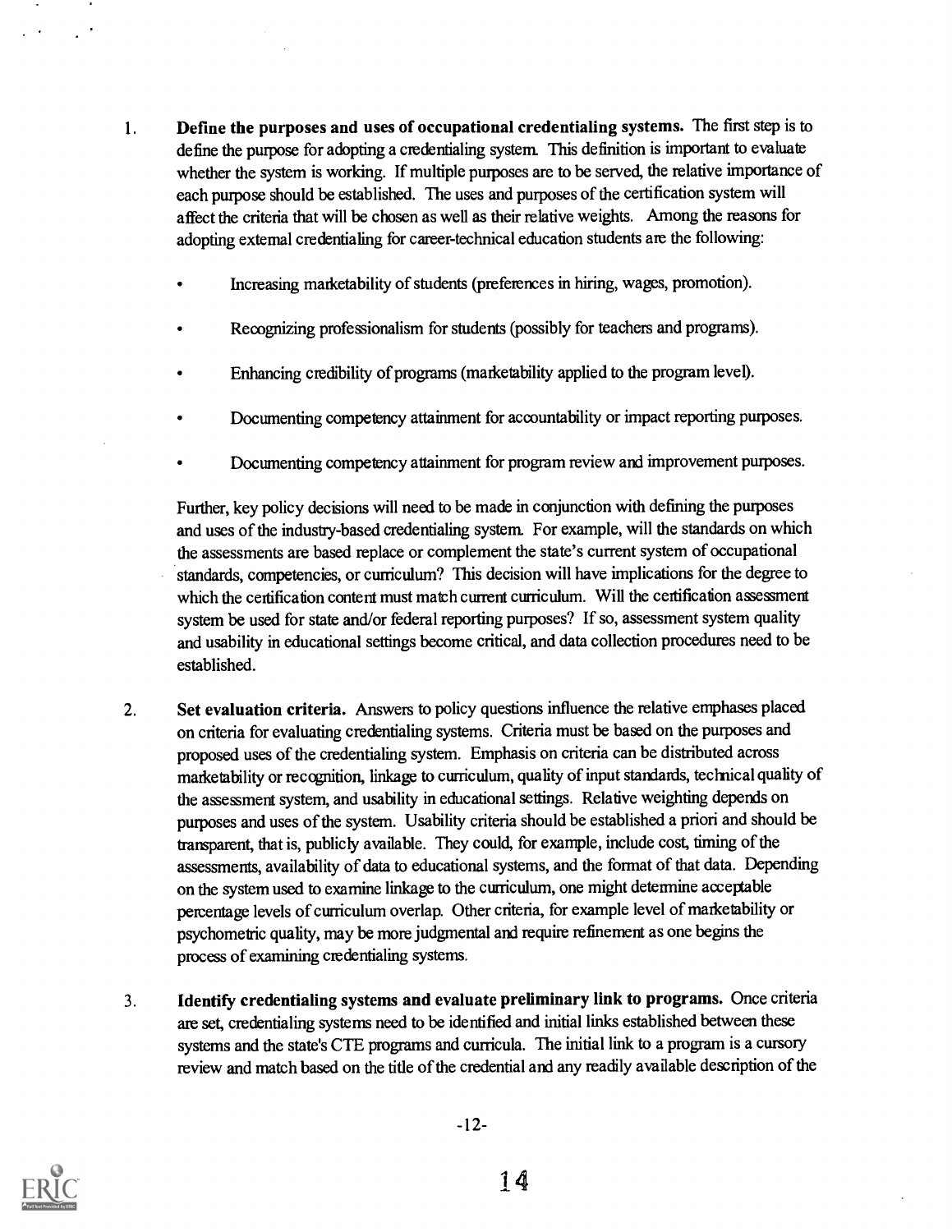credential. At this time, less attention is paid to the criteria because of the time required to complete a comprehensive review. However, many credentialing systems may be immediately marked for elimination if it is apparent that the criteria are not met.

- 4. Conduct initial screening. This stage involves an examination of descriptions of the credential with attention being paid to its perceived linkage to the curriculum, how it fares against the usability criteria, and any other criteria that can be quickly assessed. The goal here is to screen as many credentials as possible by examining characteristics of the credential that are easily obtainable and easy to review. This task might involve searching the web and contacting credentialing organizations for information. A more thorough linkage to the curriculum will be conducted at a later time, after further screening. Despite the initial nature of this step, documentation of the screening process should be thorough.
- 5. Determine the quality of the input standards . Before dewnnining quality of credentialing assessments, one should examine the quality of their foundation. Was a thorough job or occupational analysis performed? What were the qualifications and backgrounds of the subject matter experts that delineated the duties, tasks, and knowledge and skill needed to perform the job? Was a task analysis performed? Was the geographical representation of the analysis appropriate for your population? How critical is the established content of the credential to performance of the job or features of the job being credentialed?
- 6. Determine the quality of credentialing assessments. Credentials surviving the initial screening should be examined against psychometric quality criteria. Here, professional staff contact the credentialing organization to obtain technical manuals and any other information that will describe test development procedures, psychometric quality information, and validation procedures and results. This step may involve independent content and grammatical reviews of items. If the purposes of the credentialing system include using it for individual, state, and/or federal accountability purposes or other high-stakes purposes, then quality of the credentialing assessments becomes critical.
- 7. Conduct final linkage to the curriculum. The most direct method of determining the overlap and contamination of the assessments with respect to the curriculum is to have a panel of subject matter experts link the actual test items to the curriculum. This linkage will allow a quantitative determination of how much of the cuniculum is covered, how well it is sampled, and the degree to which content is measured that is not part of the curriculum. The most efficient way to perform this would be to have the credentialing organization perform this linkage on a preliminary basis, with verification by subject matter experts familiar with the curriculum. Note that linkage to the state-adopted standards or curriculum is not an issue when the industry-based credential will replace the state adopted standards or curriculum. However, determining the degree to which the standards or curriculum are too rigorous or not rigorous enough for the targeted educational program may be an issue.

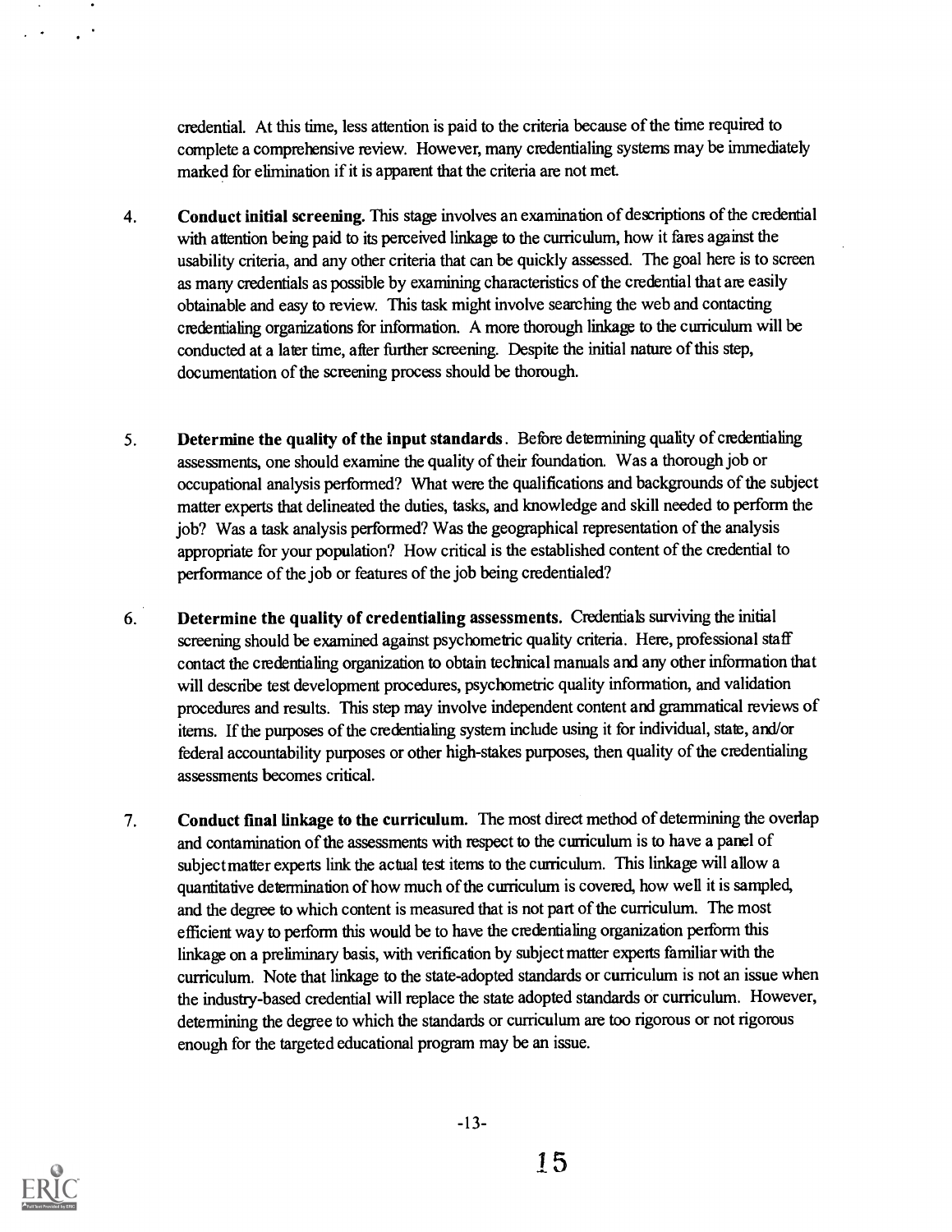- 8 Determine marketability and recognition. Determining marketability and recognition become important when one of the purposes of the system is to enhance the marketability of the student and/or the CTE program. The task of evaluating marketability and recognition in some cases will involve thorough investigative work and thus will be labor-intensive. For this reason, it is saved only for credentialing systems meeting all other criteria. This task will require interviews obtained from multiple sources and/or surveys of employers and employees. The purpose of this step is to determine how widely the credential is recognized and what employment benefits the student might experience by holding the credential.
- 9. Develop data collection procedures. If the purposes of the credentialing system include use of scores for individual, state, and/or federal accountability or program improvement purposes, then data procedures must be put in place. Procedures must be developed to collect the data on credentialing results and attach that data to individual students in an information management system. This would involve discussions and arrangements with the credentiafing agency to develop data sharing procedures. Timing of data sharing is a critical issue here, especially when the CTE system must have the data available for external state or federal reporting purposes. Also, when working with minors one must attend to Family Educational Right To Privacy Act (FERPA) issues as well as state laws regarding use of data.



 $-14-$ 

16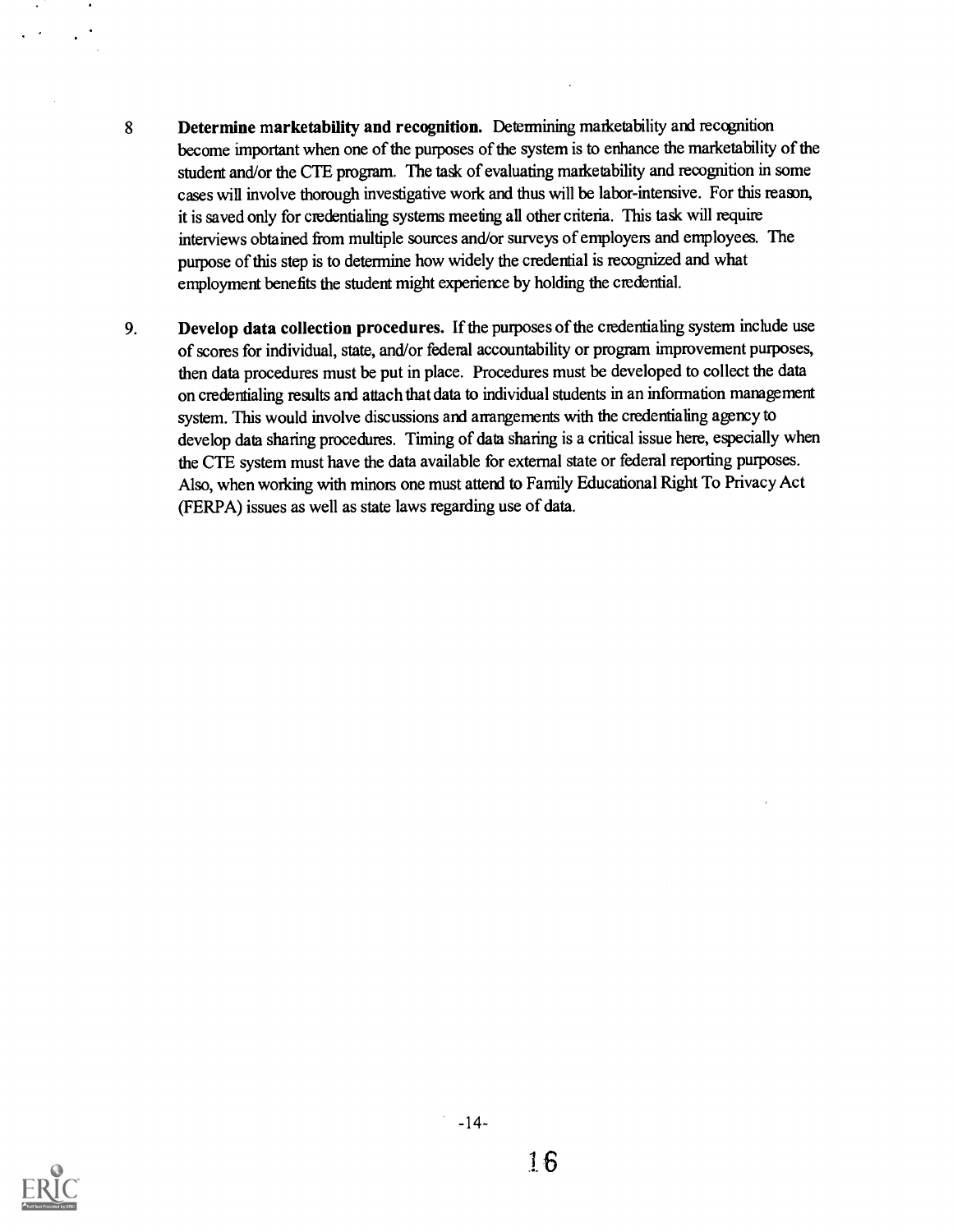#### Conclusion

In closing this review, we wish to emphasize the following points. First, the screening of systems for use in credentialing CTE students should be approached with diligence. The consequences for students, teachers, programs, employers, and other stakeholders of a poor credentialing system can be great. Through careful planning and the appropriate allocation of resources, the selection of quality industry-based credentials for documenting CTE knowledge and skill attainment can yield immense benefits for students and for educational systems. Second, a prominent role was given to the idea that both use and consequence of use are important desiderata in evaluation of credentialing system. Messick (1995) argued that the consequences of usage must be considered in both intended and unintended senses, although the addition of consequences remains controversial in validation theory (Mehrens, 1997a). If viewed as worthwhile, suggested strategies for addressing consequential validity include focus groups and other stakeholder panels (Lane & Stone, 2002). As an example of how consequences could be anticipated and managed in the context of CTE, it may be possible to work with the credentialing organization to establish customized performance standards (cutoff scores) for secondary CTE student. The intent of such standards would be to recognize the differences in knowledge and/or skill between the emerging workforce and such populations as postsecondary students or current occupational practitioners.

In developing this review, certain larger implications became apparent to the authors. Among them are two that warrant particular attention: use of credentialing-assessment for system reform and ensuring coverage of all important worker characteristics. First, the implication that occupational credentialing-assessment can play a role in systemic reform may be contradictory to a "back to basics" movement. The "back to basics" movement places increased emphasis on basic academics and decreased emphasis on career and workplace preparation. The proposed evaluative criteria and screening process for credentialing-assessment could be transported outside of the secondary domain, for example to the community college or proprietary school. Second, if credentials are to be used it is important to ensure coverage of all worker characteristics, ranging from the specific to the general. The accomplishment of this objective is enhanced by consideration of the NSSB common language framework to describe both work (critical work functions, key activities, performance indicators) and the worker (academic, employability, and occupational skills). The academic and employability skills, in particular, must be taught and assessed.

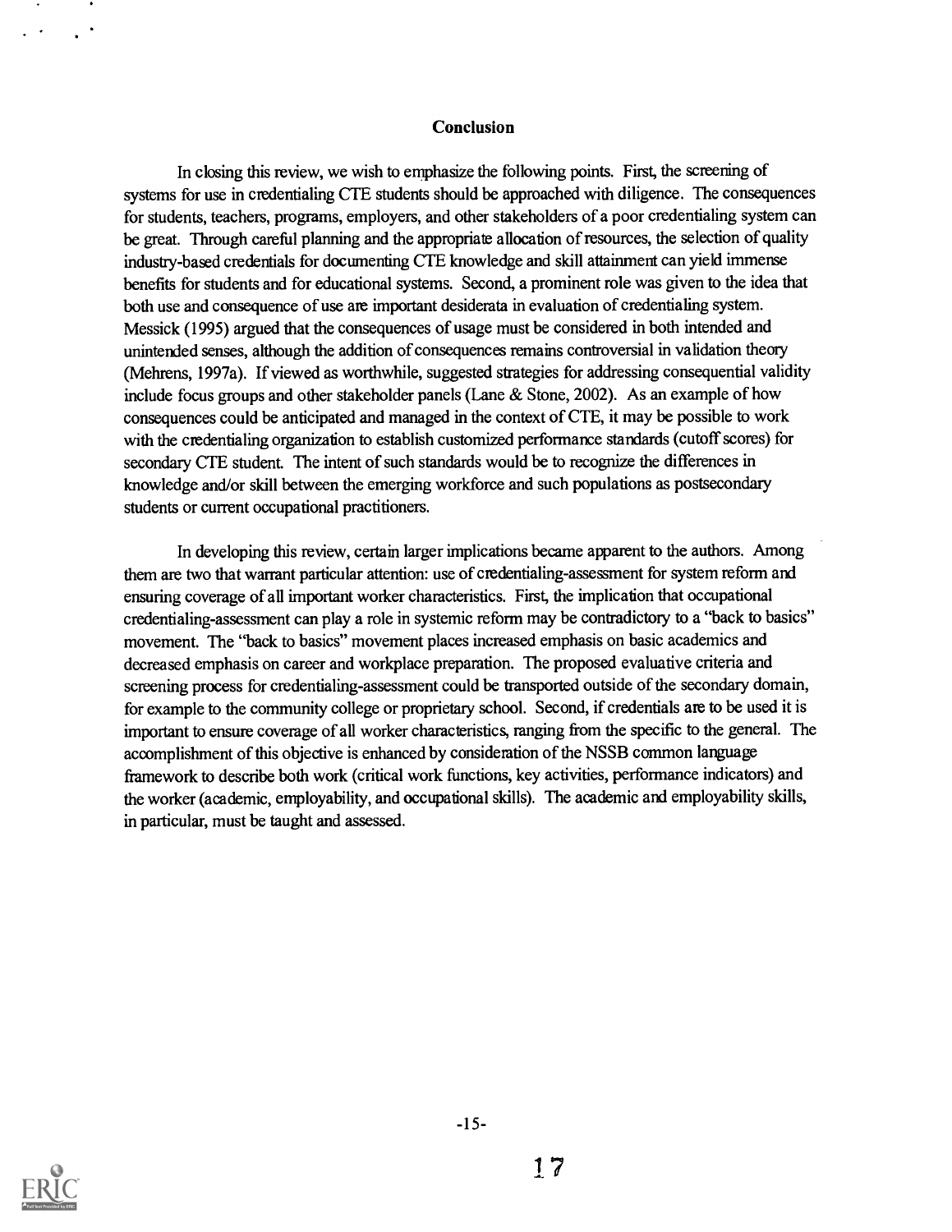#### Bibliography

Altschuld, J.W., & Austin, J.T. (In press). Certification. In S. Mathison (Ed.), Encyclopedia of evaluation. Thousand Oaks, CA: Sage.

American Educational Research Association, American Psychological Association, & National Council on Measurement in Education. (1999). Standards for educational and psychological testing. Washington, DC: American Educational Research Association.

Ananda, S.M., & Rabinowitz, S.N. (1995). Developing a comprehensive occupational certification system. In Skill standards: Making the connections in the education and training network (pp. 2-24). Washington, DC: Institute for Educational Leadership.

Bishop, J.H. (1996). Signaling the competencies of high school students to employers. In L.B. Resnick & J.G. Wirt (Eds.), Linking school and work: Roles for standards and assessment (pp. 79- 124). San Francisco: Jossey-Bass.

Browning, A.H., Bugbee, Jr., A.C., & Mullins, M.A. (Eds.). (1996). Cerfification: A NOCA handbook. Washington, DC: National Organization for Competency Assurance.

Cameron, C.A., Beemsterboer, P.L., Johnson, L.A., Mislevy, R.J., Steinberg, L.S., & Breyer, F.J. (2000). A cognitive task analysis for dental hygiene. Journal of Dental Education, 64, 333-351.

Cisco Systems. (1999). Cisco networking academy program. San Jose, CA: Cisco Systems. Retrieved April 8, 2003, from http://cisco.netacad.net/public/academv/index.html.

Cizek, G.J. (Ed.) (2001). Setting performance standards: Concepts, methods, and perspectives. Mahwah, NJ: Erlbaum.

Cizek, G.J., Webb, L.C., & Kalohn, J. (1995). The use of cognitive taxonomies in licensure and certification test development: Reasonable or customary? Evaluation in the Health Professions, 18, 77-91.

Council of State Governments. (1990). Occupational and professional regulation in the states: A comprehensive compilation. Lexington, KY: Author.

Council on Licensure, Enforcement, and Regulation & National Organization for Competency Assurance. (1993). Principles of fairness: An examining guide for certification boards. Lexington, KY: Author.

Council on Licensure, Enforcement, and Regulation. (1993). Development, administration, scoring and reporting of certification examinations: Recommendations for board members. Lexington, KY: Council of State Governments.

Educational Testing Service, Inc. (2002). ETS Standards for quality and fairness. Princeton, NJ: Author.

Haladyna, T.M. (Ed.). (1997). Validity of certification examinations. (Special issue). Applied Measurement in Education, 10, 1-104.

Hughes, L.C., Ward, S., Grindel, C.G., Coleman, E.A., Berry, D.L., Hinds, P.S., Oleske, D.M., Murphy, C.M., & Frank-Stromberg, M. (2001). Relationships between certification and job perceptions of oncology nurses. Oncology Nursing Forum, 28, 99-106.

Impara, J.C. (Ed.). (1995). Licensure testing: purposes, procedures, and practices. Lincoln, NE: Buros Institute.

Kane, M. (1994). Validating the performance standards associated with passing scores. Review of Educational Research, 64, 425-461.

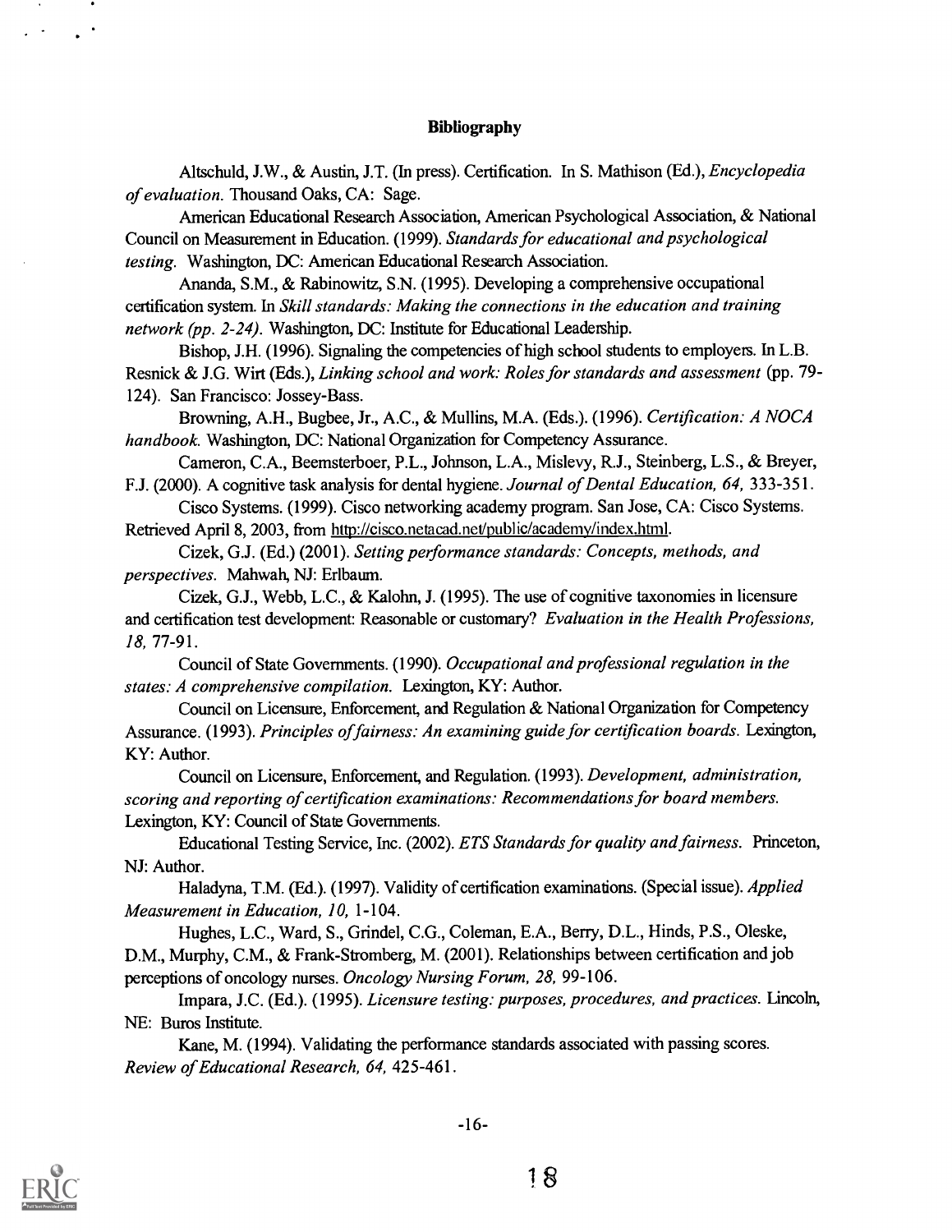Lane, S., & Stone, C. (2002). Strategies for examining the consequences of assessment and accountability programs. Educational Measurement: Issues & Practice, 21 (1), 23-30.

Losh, C.L. (2000). Using national and state skill standards for vocational-technical education curriculum development. Columbus, OH: ERIC Clearinghouse on Adult, Career, and Vocational Education.

Lyons, K J., Greening, S., & Robeson, M (2000). Final report of a study to assess the validity and reliability of the standards of eight allied health professions. Journal of Allied Health, 29, 41-47.

McMillan, S.C., Heusinkveld, K., Chai, S., Murphy, C.M., & Huang, C-Y. (2002) Revising the blueprint for the Oncology Certified Nurse® examination: A role delineation study. Oncology Nursing Forum, 29, E110-117 (online, n.p.).

Mahlman, R.A., Jeong, S.B., & Austin, J.T. (2000, December). Occupational certification in career-technical education and employment. Presentation to the Association for Career-Technical Education, San Diego, CA.

Manufacturing Skill Standards Council (2001, May). A blueprint for workforce excellence: Core and concentration skill standards for manufacturing. Washington, DC: Author.

Mehrens, W.A. (1995). Legal issues involved in licensing examinations. Educational Measurement: Issues & Practice, 14 (2), 16-18.

Mehrens, W.A. (1997a). The consequences of consequential validity. Educational Measurement: Issues & Practice, 16 (2), 16-18.

Mehrens, W.A. (1997b). Validating licensing and certification test score interpretations and decisions: A response. Applied Measurement in Education, 10, 97-104.

Mehrens, W.A., & Popham, W.J. (1992). How to evaluate the legal defensibility of high-stakes tests. Applied Measurement in Education, 5, 265-283.

Messick, S. (1995). Validity of psychological assessment: Validation of inferences from persons' responses and performances as scientific inquiry into score meaning. American Psychologist, 50, 741-749.

Microsoft Corporation. (2000, November 22). Redmond, WA: Microsoft Corporation. Retrieved November 16, 2000, from www.microsoft.com/trainingandservices.

National Commission for Certifying Agencies. (2003). Standards for the accreditation of certification programs. Washington, DC: National Organization for Competency Assurance.

National Organization for Competency Assurance. (1999). Setting passing standards for performance-based certification and licensure examinations. Washington, DC: Author.

National Organization for Competency Assurance. (2001). Certification testing on the Internet. Washington, DC: Author.

National Skills Standards & Assessment Collaborative (1998, January). Cross-industry assessment and certification: Framework and implementation guide. San Francisco, CA: WestEd.

National Skills Standards Board (2000a). Built to work: A common framework for skill standards. Washington, DC: U.S. Department of Labor.

National Skill Standards Board. (2000b). Credentials for success. Washington, DC: Author. National Skills Standards Board (2001a). An introduction to the use of skill standards and certifications in WIA programs. Washington, DC: U.S. Department of Labor.

National Skills Standards Board (2001b). Getting started on assessment: Developing a voluntary system of assessment and certification based on skill standards. Washington, DC: U.S. Department of Labor.

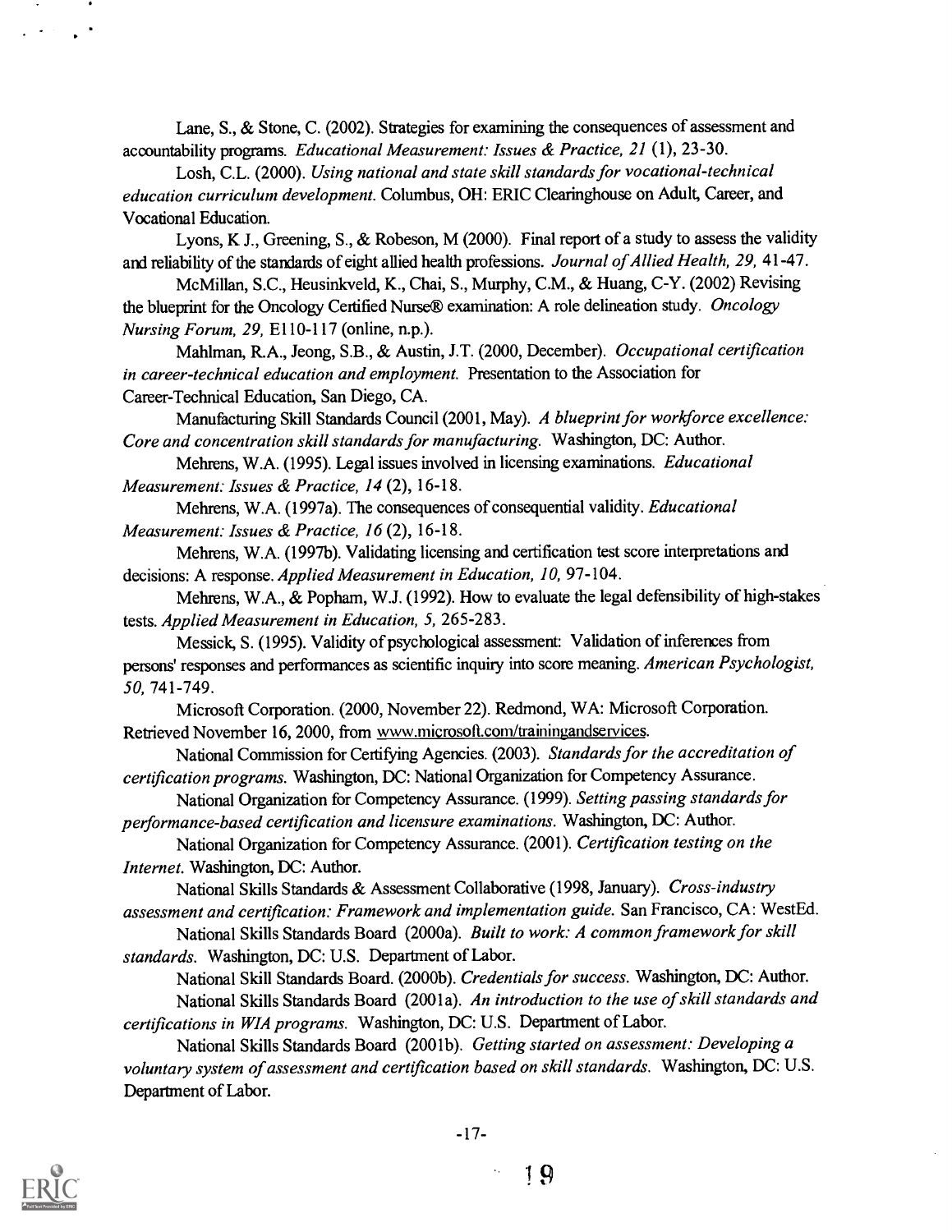Niebuhr, B.S., & Muenzen, P. (2001). A study of perianesthesia nursing practice: The foundation for newly revised CPAN and CAPA certification examinations. Journal of Perianesthesia Nursing, 16, 163-173.

Plake, B.S. (1998). Setting performance standards for professional licensure and certification. Applied Measurement in Education, 11, 65-80.

Rabinowitz, S.N. (1997). A comprehensive performance-based system to address work readiness. In H.F. O'Neil (Ed.), Workforce readiness: Competencies and assessment (pp. 327-355). Mahwah, NJ: Erlbaum.

Raymond, M.R. (2002). A practical guide to practice analysis for credentialing examinations. Educational Measurement: Issues & Practice, 21 (3), 25-37.

Rosenbaum, J.E. (2002, April). Beyond empty promises: Policies to improve transitions into college and jobs. Commissioned paper for the U.S. Department of Education, Office of Vocational and Adult Education. Washington, DC: U.S. Department of Education, Office of Vocational and Adult Education.

Sales and Service Voluntary Partnership, Inc. (2001, October). Customer service and sales skills standards. Washington, DC: National Skill Standards Board.

Schmitt, K. (1995). What is licensure? In J.C. Impara (Ed.), *Licensure testing: Purposes*, practices, and procedures (pp. 3-32). Lincoln, NE: Buros Institute of Mental Measurements.

Schmitt, K., & Shimberg, B. (1996). Demystifying occupational and professional regulation: Answers to questions you may have been afraid to ask. Lexington, KY: Council on Licersing, Enforcenent, and Regulation.

Schoon, C.G., & Smith, I.L. (Eds.) (2000). The licensure and certification mission. New York, NY: Professional Examination Service.

Shimberg, B. (1981). Testing for licensure and certification. American Psychologist, 36, 1138-1146.

Shimberg, B., Esser, B.F., & Kruger, D.H. (1973). Occupational licensing: Practices and policies. Washington, DC: Public Affairs Press.

Showers, B. (1999). Reference guide for auditing a credentialing examination program. Resource Brief Lexington, KY: Council on Licensing, Enforcement, and Regulation.

Smith, I.L., & Hambleton, R.L. (1990). Content validity studies of licensing examinations. Educational Measurement: Issues & Practice, 9(4), 7-10.

Tamblyn, R. (1994). Is the public being protected? Prevention of suboptimal medical practice through training programs and credentialing examinations. Evaluation in the Health Professions, 17, 198-221, 236-241.

Violato, C., Salami, L., & Muiznieks, S. (2002). Certification exams for massage therapists: A psychometric analysis. Journal of Manipulative and Physiological Therapeutics, 25, 111-115.

Zemsky, R (1997). Skills and the economy: An employer context for understanding the school to work transition. In A. Lesgold, M.J. Feuer, & A.B. Black (Eds.), Transitions in work and learning: Implications for assessment (pp. 34-61). Washington, DC: National Academy Press.



 $\Delta \sim 0.1$ 

20